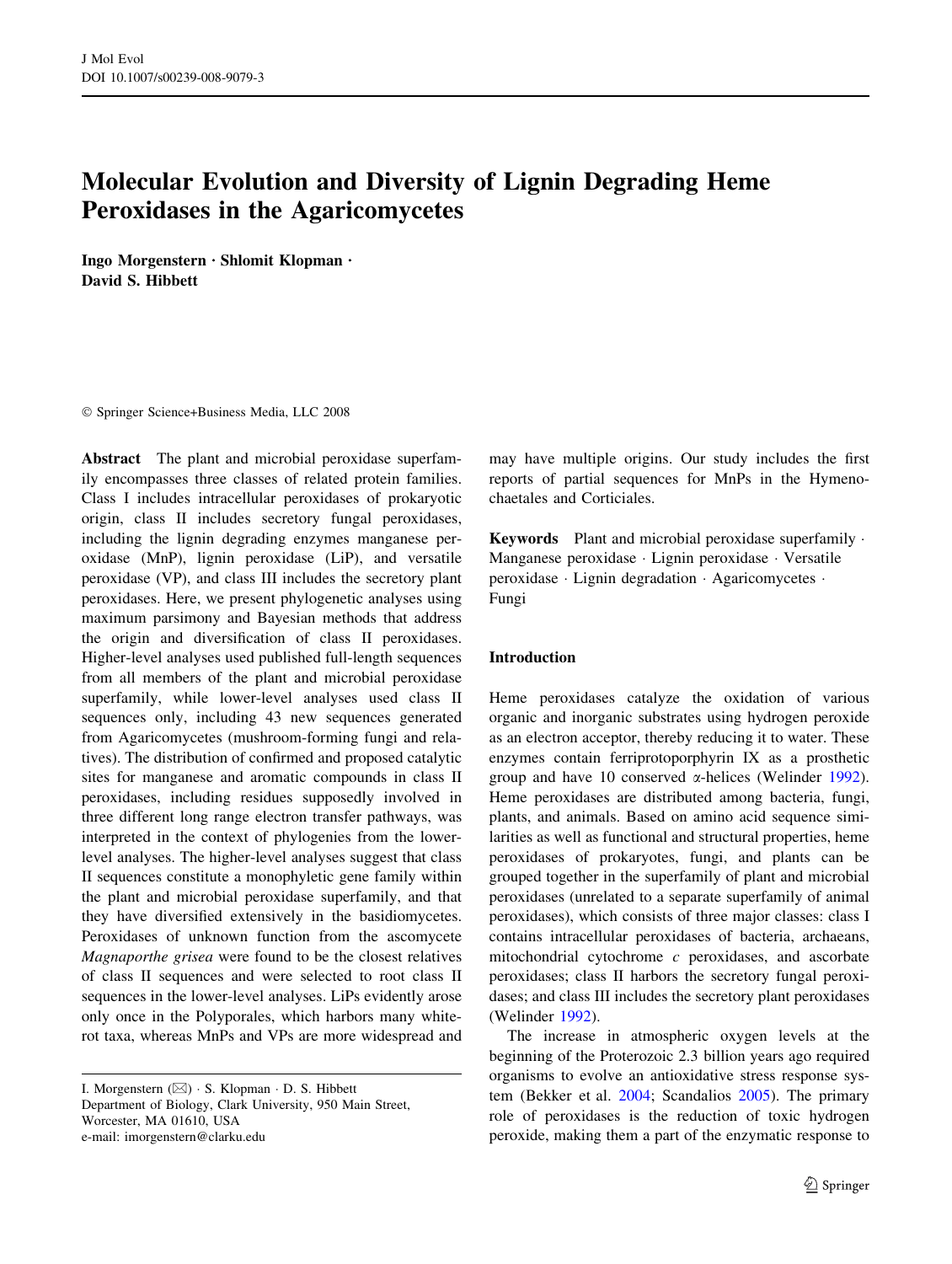oxidative stress. In contrast to other enzymes participating in the oxidative stress response, heme peroxidases depend on various substrates as reductants to complete the catalytic cycle, which might have facilitated the acquisition of novel functions.

The rapidly increasing number of sequences published now makes it possible to reconstruct the phylogenetic history of the plant and microbial peroxidase superfamily. So far, phylogenies have been published attempting to resolve the phylogeny only of single classes within this superfamily. The major phylogenetic patterns in class I have been elucidated, showing the presence of four main clades (Zamocky [2004;](#page-14-0) Zamocky et al. [2000](#page-14-0)). Phylogenetic studies dealing with class III peroxidases have mainly focused on the relationships of the high number of different isoforms within Arabidopsis thaliana and Oryza sativa, benefiting from genome projects in these taxa (Duroux and Welinder [2003](#page-13-0); Passardi et al. [2004](#page-13-0)), but also included a selection of other class III plant peroxidases. Here, we present analyses that address the origin and phylogenetic relationships of class II peroxidases in the Agaricomycetes, which are the mushroom-forming fungi, also called the homobasidiomycetes (Fungi, Basidiomycota).

Fungi play a key role in the global carbon cycle. A huge amount of carbon in terrestrial ecosystems is sequestered in wood, which consists primarily of cellulose, hemicelluloses, and lignin. Lignin, an amorphous, highly refractive aromatic polymer, solidifies plant cell walls, providing strength and rigidity, and protects wood from microbial attack. Wood-decaying fungi in the Agaricomycetes are the primary agents of lignocellulose degradation in temperate ecosystems. Two major modes of wood decay performed by Agaricomycetes are commonly distinguished. In brown rot the lignin component of wood is not appreciably degraded and only the cellulose and hemicelluloses are removed. In white rot the lignin is efficiently degraded and the other wood components either are degraded during a later stage (selective delignification) or are attacked and removed contemporaneously with lignin (simultaneous delignification) (Rayner and Boddy [1988\)](#page-14-0). Some ascomycetous fungi, mainly found in the order Xylariales, are able to degrade lignin to some extent and are classified as either white rot or soft rot fungi (Kirk and Farrell [1987;](#page-13-0) Nilsson [1988;](#page-13-0) Schwarze et al. [2000\)](#page-14-0).

Extracellular class II peroxidases secreted by white rot basidiomycetes include manganese peroxidases (MnPs), lignin peroxidases (LiPs), and versatile peroxidases (VPs), which, along with laccases, are thought to play an active role in lignin depolymerization. Current understanding of the mechanism of lignin degradation by class II peroxidases is informed by crystallographic models (Choinowski et al. [1999;](#page-13-0) Pérez-Boada et al. [2005](#page-13-0); Sundaramoorthy et al. [1994b](#page-14-0)), NMR studies (Banci et al. [1992](#page-12-0), [2003](#page-13-0)), and

works applying site-directed mutagenesis (Kishi et al. [1996](#page-13-0); Pérez-Boada et al. [2005](#page-13-0); Sollewijn Gelpke et al. [2002](#page-14-0); Sundaramoorthy et al. [1997\)](#page-14-0). The basic reaction mechanism is identical in all heme peroxidases (Dunford [1999](#page-13-0); Hofrichter [2002](#page-13-0)). Hydrogen peroxide accesses the heme prosthetic group via the main heme access channel, acts as an electron acceptor, and is reduced to water. The amino acid residues involved in forming the main access channel to the heme are remarkably conserved throughout the superfamily of plant and microbial peroxidases (Welinder and Gajhede [1993](#page-14-0)). The native enzyme cycles from its resting stage through the two reactive intermediates, compounds I and II, back to its resting stage.

Although the general mechanism is conserved, the specific substrates (electron donors) that are required to complete the catalytic cycle differ in various types of peroxidases. MnPs oxidize  $Mn^{2+}$  to  $Mn^{3+}$ , which is released from the enzyme in the form of a chelate complex with dicarboxylic acids such as oxalate and malonate. These chelate complexes act as highly diffusible redox mediators on phenolic lignin compounds. The substrate binding site has been identified in Phanerochaete chrysosporium mnp1 through crystallographic x-ray diffraction of the enzyme with a bound  $Mn^{2+}$  and involves residues Glu35, Glu39, and Asp179 (Sundaramoorthy et al. [2005](#page-14-0)). These residues are conserved in all class II lignin degrading peroxidases with manganese-dependent activity. LiPs catalyze the oxidation of various nonphenolic aromatic compounds as well as phenolic aromatic compounds such as veratryl alcohol, which is a metabolite produced by P. chrysosporium under ligninolytic conditions that is thought to act as a mediator. Veratryl alcohol is often regarded as a model substrate for the enzymatic action of LiP but it still remains to be determined if different types of substrate molecules are oxidized in the same way as veratryl alcohol by P. chrysosporium. Thus, the lignin degrading capacities of LiPs are less well understood than those of MnPs and have occasionally been questioned (Lewis et al. [1987](#page-13-0); Sarkanen et al. [1991\)](#page-14-0), although multiple studies (Blodig et al. [2001;](#page-13-0) Choinowski et al. [1999](#page-13-0); Pérez-Boada et al. [2005](#page-13-0)) indicate that LiPs are ligninolytic enzymes.

VPs represent a unique family of fungal peroxidases that combine the catalytic properties of LiP and MnP. Furthermore, they seem to have some catalytic properties that are not shared by either MnP or LiP in the absence of the mediators  $Mn^{2+}$  and veratryl alcohol, respectively (Pérez-Boada et al. [2005\)](#page-13-0). The binding site for veratryl alcohol and substrates such as reactive black 5 (RB5) in VP and LiP has been demonstrated (Doyle et al. [1998](#page-13-0); Pérez-Boada et al. [2005\)](#page-13-0). However, alternate manganese-independent substrate binding site(s) for LiP and VP are thought to be present due to the broad substrate specificity displayed by these enzymes and still need to be confirmed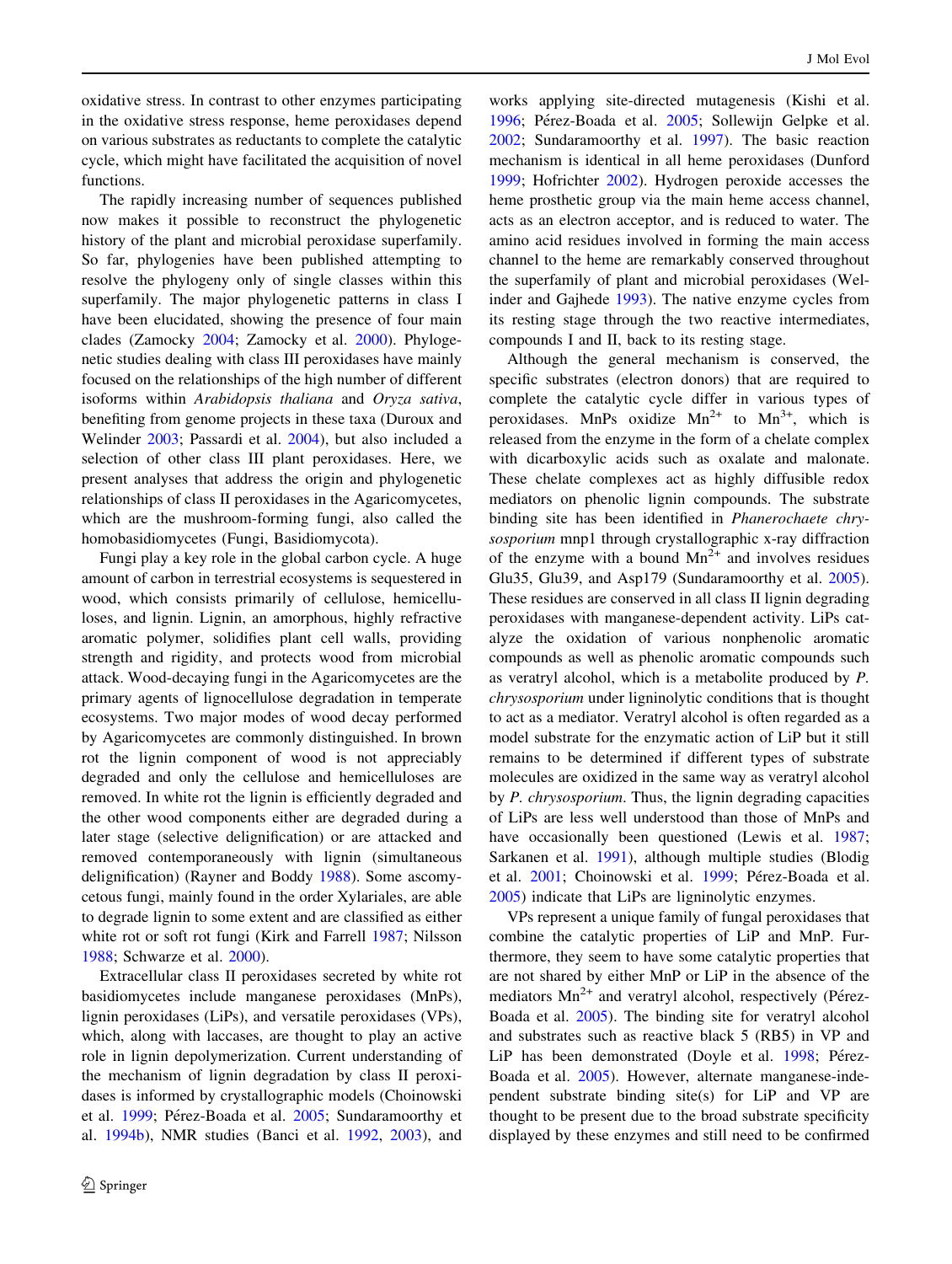unambiguously. Due to steric hindrances within the heme cavity, a direct substrate oxidation site that has been discussed in the past is not favored anymore (Pérez-Boada et al. [2005](#page-13-0)). Instead, substrate oxidation involving three different long-range electron transfer (LRET) pathways has been proposed.

The first pathway (LRET I) involves an exposed histidine, His239 of P. chrysosporium LiP, which proceeds via Asp238 to His176 and the heme edge (Johjima et al. [1999](#page-13-0)). The second pathway (LRET II) has received much attention lately and is the only pathway that has been demonstrated to be catalytically active so far (Doyle et al. [1998;](#page-13-0) Pérez-Boada et al. [2005](#page-13-0)). Electron transport proceeds via Trp171 and a leucine or methionine residue to the heme edge. Finally, the third pathway (LRET III) proposes an active site close to the main heme channel entrance at His82 and electron transport via Pro83 (replaced by Ala in some isoforms), Asn84 to the distal His47 (Schoemaker et al. [1994\)](#page-14-0). All residues for the three proposed pathways are present in P. chrysosporium (with residue numbers referring to P. chrysosporium isoform Lip H8) but one or two of these are not conserved in VPs of Pleurotus and Bjerkandera.

Several recent molecular studies have greatly improved the understanding of the phylogeny of Agaricomycetes (Binder et al. [2005](#page-13-0); Hibbett [2006;](#page-13-0) Matheny et al. [2007](#page-13-0)). Hibbett and Thorn [\(2001](#page-13-0)) suggested that the Agaricomycetes could be divided into eight major clades, to which they gave informal names (e.g., polyporoid clade). Additional clades and subclades have been added subsequently, and now about 14 major clades of Agaricomycetes are recognized (Hibbett et al. [2007;](#page-13-0) Larsson et al. [2004](#page-13-0)).

Phylogenetic studies suggest that the last common ancestor of the Agaricomycetes was a white rotter (Gilbertson [1980;](#page-13-0) Hibbett and Donoghue [2001\)](#page-13-0). Several shifts to brown rot and one or two possible reversals back to white rot have been inferred (Hibbett and Donoghue [2001](#page-13-0)). Multiple shifts to a mycorrhizal lifestyle have also occurred, and may or may have not been followed by reversals to a decayer lifestyle. Transitions back to a white rot lifestyle, from either a brown rot or a mycorrhizal condition, would imply that fungi of nonligninolytic guilds would have retained genes for lignin degrading enzymes.

The genome of the white rotting basidiomycete P. chrysosporium, which has been a model system for studies on MnP and LiP, was first released in 2002 (Martinez et al. [2004\)](#page-13-0). Already in the 1980s the first LiP (Glenn et al. [1983;](#page-13-0) Tien and Kirk [1983](#page-14-0)) and MnP (Kuwahara et al. [1984;](#page-13-0) Paszczynski et al. [1985\)](#page-13-0) had been isolated and characterized from P. chrysosporium, and structure-based models based on crystallographic forms were obtained not much later (Edwards et al. [1993](#page-13-0); Sundaramoorthy et al. [1994a](#page-14-0)). The P. chrysosporium genome harbors 10 lip genes (termed  $lipA-J$ ) and 5 mnp genes (termed mnp1-5), which encode different isoforms of the enzymes. LiP isoforms in P. chrysosporium range in length between 366 and 391 amino acids (aa), with an average size of 374 aa, whereas MnP isoforms tend to be slightly longer, ranging between 378 and 382 aa, with an average length of 380 aa. Similar values are observed for enzymes of other fungal species, which have also been shown to possess multiple isoforms of ligninolytic enzymes (Heinfling et al. [1998;](#page-13-0) Johansson and Nyman [1996;](#page-13-0) Perie et al. [1996](#page-14-0); Rüttimann-Johnson et al. [1994\)](#page-14-0).

The presence of class II peroxidases has been established in a number of fungal species, but a detailed investigation of their phylogenetic relationships has not yet been undertaken. Several studies revealed the basic evolutionary relationships among fungal peroxidases based on distance analyses of amino acid alignments (Camarero et al. [2000](#page-13-0); Hildén et al. [2005](#page-13-0); Irie et al. 2000; Martínez [2002](#page-13-0); Moreira et al. [2005;](#page-13-0) Ruiz-Dueñas et al. [1999](#page-14-0)). The most extensive of these studies incorporates 38 protein sequences (Moreira et al. [2005\)](#page-13-0). However, since only fulllength sequences were incorporated, the number of taxa included in these phylogenetic approaches does not cover the whole known diversity of class II peroxidases, and the rate of evolutionary change is not revealed by the dendrograms that have been produced. Support values for nodes are given in one of those studies (Hildén et al. [2005](#page-13-0)). The only study employing nucleotide sequences focused on LiPs only but did incorporate a few partial sequences (Pointing et al. [2005](#page-14-0)). Maijala et al. ([2003\)](#page-13-0) analyzed the phylogeny of MnP in Heterobasidion and related russuloid taxa based on partial sequences revealing a complex history of gene duplications within Heterobasidion and related genera.

Our general objectives for this study are (i) to investigate the phylogenetic relationships of heme peroxidases belonging to the plant and microbial peroxidase superfamily and (ii) to elucidate the evolutionary history within the secretory class II fungal peroxidases in detail. Specifically, we seek to establish whether fungal class II peroxidases are monophyletic, determine how they are related to other peroxidases within the superfamily, and identify which peroxidases are the closest relatives of class II fungal peroxidases. We aim to achieve this by performing higher-level analyses using amino acid sequences of published full-length sequences only. To reconstruct relationships within the class II peroxidases, we perform lower-level analyses of amino acid data of new partial sequences that we have generated from 11 species of wood-decaying Agaricomycetes, which we combined with the published class II fungal sequences. A specific goal of the lower-level analysis is to establish whether the functional subtypes of lignin degrading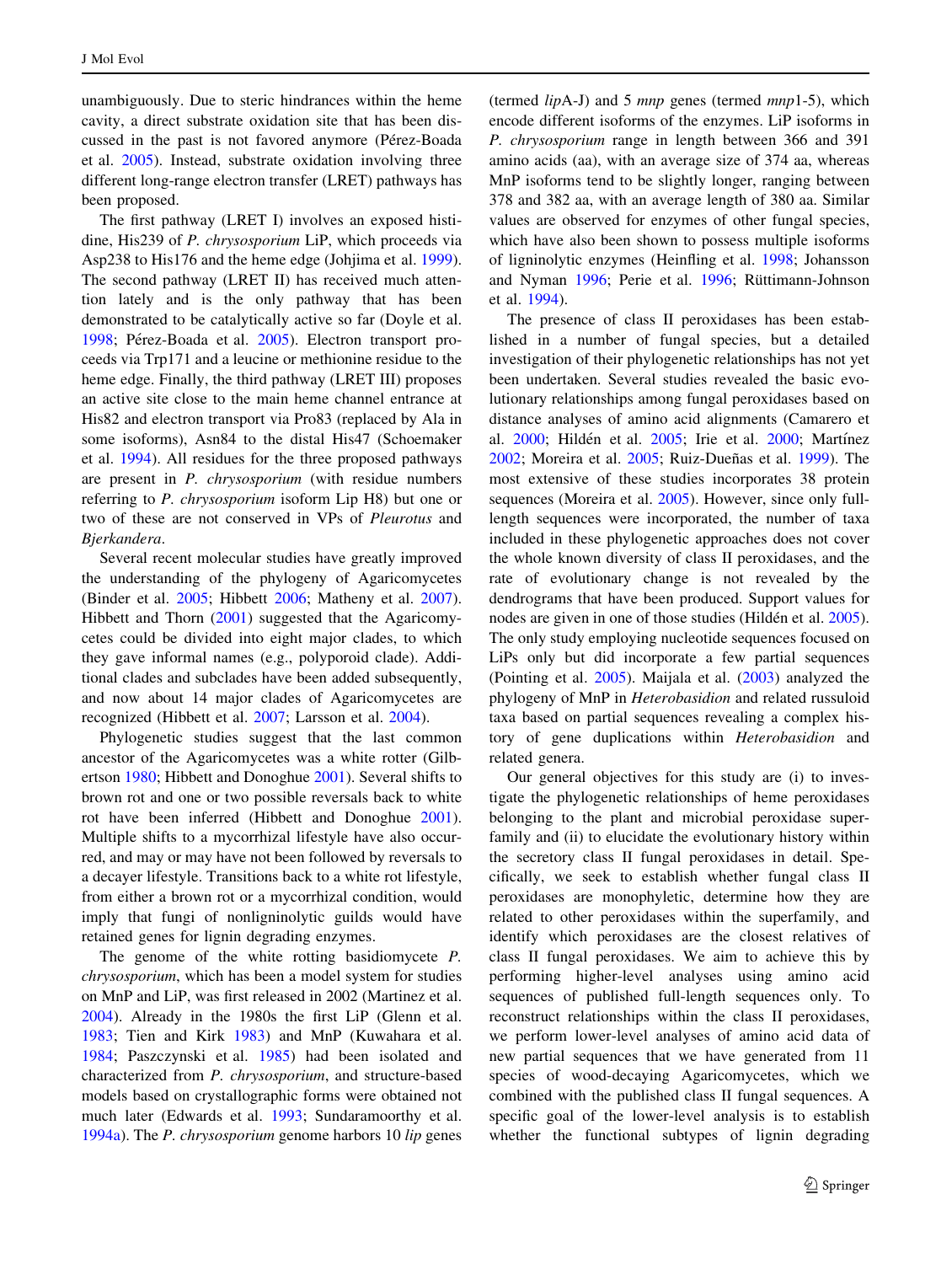peroxidases (MnP, LiP, and VP) cluster in monophyletic assemblages, or whether they have evolved multiple times in different lineages.

## Materials and Methods

## Data Mining

Initially, we obtained fungal heme peroxidase sequences by keyword searches from GenBank at the National Center for Biotechnology Information (NCBI; [http://www.ncbi.nlm.](http://www.ncbi.nlm.nih.gov) [nih.gov](http://www.ncbi.nlm.nih.gov)) and from the whiterot homepage [\(http://www.](http://www.genome.jgi-psf.org/whiterot1/whiterot1.home.html) [genome.jgi-psf.org/whiterot1/whiterot1.home.html](http://www.genome.jgi-psf.org/whiterot1/whiterot1.home.html)). Subsequently, four full-length sequences (P. chrysosporium mnp1, pc.15.23.1; Coprinopsis [Coprinus] cinerea CiP1, CAA50060; Phlebia radiata LiP3, CAA32616, Pleurotus ostreatus mnp3, BAA33449) were used as queries for BLAST searches of the NCBI database (nonredundant and dbEST) and other fungal genome and est projects (Fungal Genome Initiative at Broad Institute [[http://www.broad.](http://www.broad.harvard.edu/annotation) [harvard.edu/annotation\]](http://www.broad.harvard.edu/annotation), fungal databases at the Institute for Genomic Research [TIGR; [http://www.tigr.org/tdb/](http://www.tigr.org/tdb/fungal) [fungal\]](http://www.tigr.org/tdb/fungal), International Ectomycorrhiza Genome Consortium [<http://www.mycor.nancy.inra.fr/ectomycorrhizadb>], Amanita Genome project [\[http://www.prl.msu.edu/walton.](http://www.prl.msu.edu/walton.amanita.htm) [amanita.htm\]](http://www.prl.msu.edu/walton.amanita.htm)) using tblastn and blastp search modes (Altschul et al. [1997](#page-12-0)). Sequences were obtained from the NCBI, Broad Institute, and Ectomycorrhiza databanks. We also selected 13 of the 61 sequences used by Zamocky [\(2004](#page-14-0)), representing the four major clades (ascorbate peroxidases, cytochrome  $c$  peroxidases, N- and C-terminal halves of the duplicated catalase-peroxidases) within the class I peroxidases, to which we added 8 more fungal sequences. We selected 15 class III plant peroxidases from Duroux and Welinder ([2003\)](#page-13-0) representing the major clades, to which we added 23 more sequences from GenBank.

### Molecular Techniques

We used the polymerase chain reaction (PCR) to amplify genes encoding class II fungal peroxidases from 11 taxa, belonging mainly to the Polyporales, using DNAs stored in our laboratory (http://www.clarku.edu/faculty/dhibbett/ clarkfungaldb/). Based on sequences from polyporoid taxa deposited in GenBank, a MnP specific primer pair (aMP-2f, 5'-ACGAGSTCMTCCGTCTKACKTTCC-3'; and aMP-6r, 5'-GTTSACGAAGCCCTGCCAGAWGC-3') and LiP specific primers  $(bLP-2f,$ -SGCYGARGCVCAY-GAGTC-3'; cLP-2f, 5'-TGACGARGCKCAYGAGGC-3'; and bLP-7r, 5'-MCGAASGAYTGCCAYTCRCA-3') were designed. The MnP primer pair is based on sequences from P. chrysosporium, Ceriporiopsis subvermispora, and Dichomitus squalens, and the LiP primers are based on sequences from P. chrysosporium, P. radiata, and Trametes versicolor. PCRs were performed on a PTC-200 Thermal Cycler (MJ Research). Typical amplification parameters consisted of: initial denaturation at 95"C for 2 min, 35 cycles of denaturation at 94"C for 30 s, annealing at  $50^{\circ}$ C for 30 s, and extension at  $72^{\circ}$ C for 1 min, followed by a final extension at 72"C for 10 min. PCR products were electrophoresed using 1% agarose gels. Amplification products in the expected size range (750- 1200 bp) were cleaned using the GeneClean Kit I (Bio101, La Jolla, CA) or the Qiagen Gene Clean Kit (Promega), cloned into the pCR2.1-TOPO vector (Invitrogen), and transformed into competent E. coli cells. Transformed colonies were PCR screened with primers M13f  $(5')$ -GTAAAACGACGGCCAG-3') and M13r (5'-CAGGAAA CAGCTATGAC-3'). Sequencing reactions were performed with M13f and M13r primers and the ABI Prism BigDye Terminator Cycle Sequencing Ready Reaction Kit (Applied Biosystems, Foster City, CA). Until December 2004 sequencing was carried out on an ABI 377 automated DNA sequencer (Applied Biosystems) and from then on at the Duke University sequencing facility using an ABI capillary DNA sequencer. Sequencing chromatograms were inspected and contigs were assembled in Sequencher 4.1 (GeneCodes, Ann Arbor, MI). Introns were identified based on intron positions in P. chrysosporium and compared with translated protein sequences of fungal heme peroxidases. Coding areas were translated into protein sequences with the ExPASy translate tool [\(http://www.au.](http://www.au.expasy.org/tools/dna.html) [expasy.org/tools/dna.html](http://www.au.expasy.org/tools/dna.html)).

### Sequence Alignment

The dataset for the higher-level analyses included 120 fulllength sequences. Multiple sequence alignments were performed with ClustalX (Thompson et al. [1997](#page-14-0)) using the following parameters: gap opening penalty  $= 10$ , gap extension penalty  $= 0.2$ , delay divergent sequences  $=$ 70%, gap separation distance  $= 8$ , and Gonnet protein weight matrix. Gap penalties for the pairwise alignments were gap opening penalty  $= 20$  and gap extension penalty  $= 0.5$ . The alignment was inspected by eye and modified where necessary using MacClade 4.05 (Maddison [2002](#page-13-0)). Secondary structure information regarding the location of helices was used to guide the alignment, using structural information obtained from Zamocky et al. ([2000\)](#page-14-0) for class I, Welinder et al. [\(2002](#page-14-0)) for class III, and Johansson and Nyman ([1996\)](#page-13-0) for class II. Sequence regions that were too divergent to be aligned were excluded from the analysis.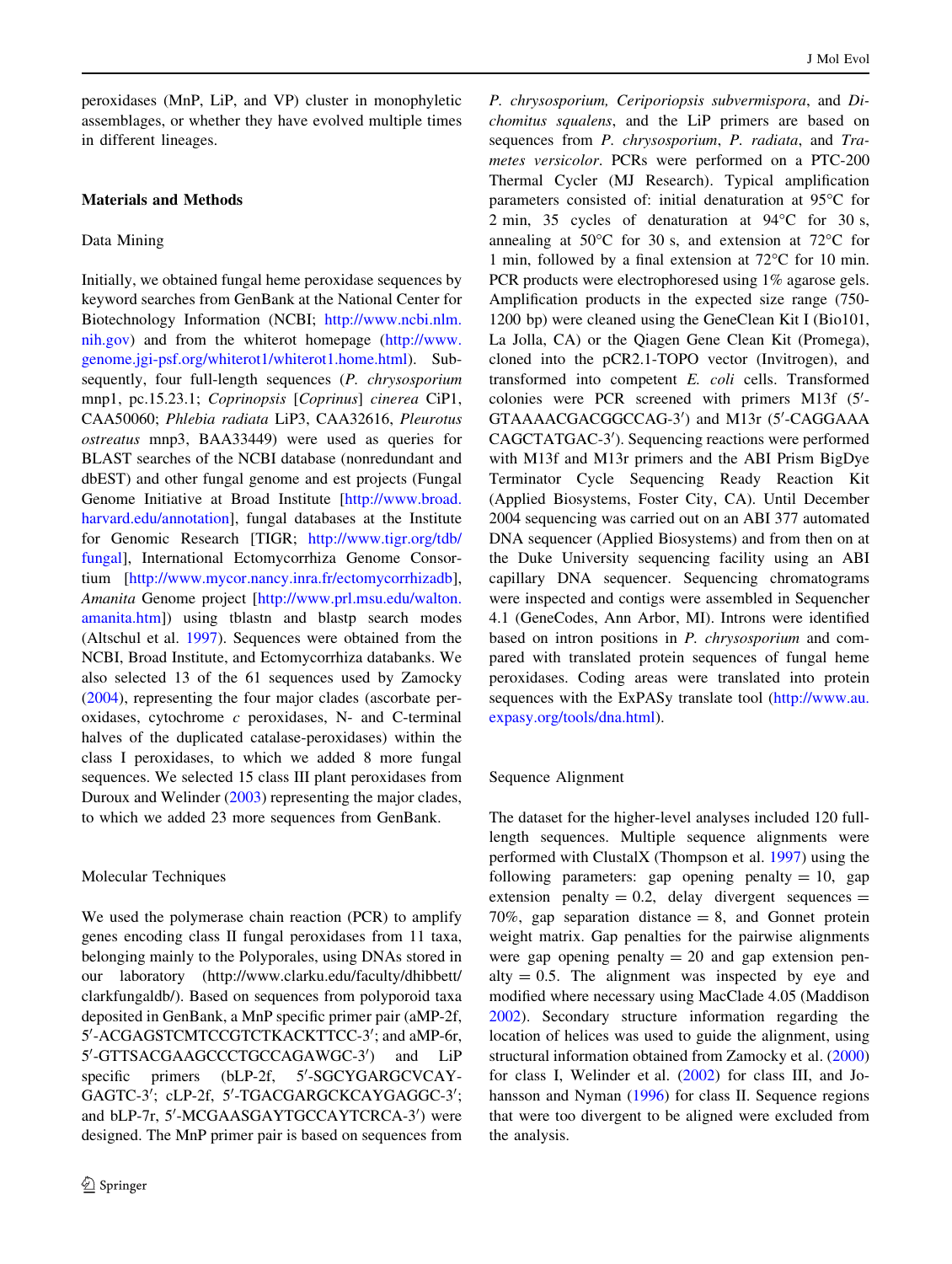The dataset for the lower-level analyses contained 153 taxa with 534 characters, of which 390 were included in the analyses. These include 65 full-length fungal class II peroxidase sequences, 44 partial sequences obtained from databases, and 43 sequences newly generated for this study. Three full-length sequences of Magnaporthe grisea were included for rooting purposes. Parameters for the multiple alignments were the same as described above.

# Phylogenetic Analyses

Equally weighted maximum parsimony (MP) and Bayesian inference were used in both the higher-level and the lowerlevel analyses. MP analyses were run using PAUP\* 4.0b10 (Swofford [2002](#page-14-0)). One thousand heuristic search replicates were performed, with random taxon addition sequences and TBR branch-swapping. All characters were unordered and gaps were treated as missing data. Branch support was estimated with 1000 bootstrap (bp) replicates, with 10 heuristic searches per replicate.

Bayesian analyses were run using MrBayes 3.1 (Huelsenbeck and Ronquist [2001;](#page-13-0) Ronquist and Huelsenbeck [2003\)](#page-14-0). The higher-level analysis was run for 1 million generations, using the mixed model for amino acid substitutions, with four chains (three heated, one cold), and trees sampled every 100 generations. After comparing the likelihood scores and establishing the beginning of the stable phase, the first 3001 trees were discarded as the burn-in. The remaining trees were used to calculate a 50% majority-rule consensus tree (using PAUP\*) from which posterior probability (p.p.) values of branches were obtained. In the lower-level analysis, the two cold chains in the Bayesian analysis failed to converge after 1 million generations, so this part of the analysis was extended to run for 5 million generations with a burn-in of 10001. Trees from the higher-level analyses were inspected as unrooted trees and later rooted with the combined class I sequences, whereas trees from the lower-level analyses were rooted with three *M. grisea* peroxidase sequences.

## Results

#### Data Mining and New Sequences

We obtained 90 class II peroxidase sequences, representing 36 species, from GenBank. We also obtained 16 sequences from P. chrysosporium from the Joint Genome Institute, 1 partial sequence from L. bicolor from the International Ectomycorrhiza Genome Consortium, and 4 full-length sequences from the ascomycete *M. grisea* from the Fungal Genome Initiative at the Broad Institute.

We generated 43 new sequences, representing 11 species (Table [1](#page-5-0)). We detected between 1-7 unique MnP copies, and between 1-6 unique LiP copies per successfully investigated species. Since only the Fomitiporia isolate was obtained from a single spore isolate, multiple unique forms per species may include allelic variants of a gene. Conversely, unique isoforms may have been missed due to a failure of our primers to amplify them. We were not successful in amplifying *mnp* sequences from the following taxa: P. radiata, P. tremellosa, Climacodon septentrionalis, Bjerkandera fumosa, Ceraceomyces serpens, Gloeoporus taxicola, and Leptoporus mollis (all phlebioid clade, Polyporales); Candelabrochaete africana, C. septocystidia, Ceriporiopsis gilvescens, Hyphoderma praetermissum, Steccherinum fimbriatum, Spongipellis pachydon, S. spumens, S. delectans, Panus rudis, Meripilus giganteus, Albatrellus syringae, Ganoderma adspersum, G. applanatum, G. lucidum, and Aurantioporus alborubescens (residual polypores clade, Polyporales); Polyporus alveolaris, Daedaleopsis confragosa, Lentinus tigrinus, L. dactyloides, L. sp., Pycnoporus cinnabarinus, P. sp., and Trametes versicolor (core polyporoid clade, Polyporales); Laetiporus portentosus, Oligoporus rennyi, Skeletocutis amorpha, S. nivea, Tyromyces chioneus, and Climacocystis sp. (Antrodia clade, Polyporales); Basidioradulum radula, Phellinus igniarius, and P. gilvus (Hymenochaetales); Athelia arachnoidea (Atheliales); and Cortinarius iodes, Trichaptum abietinum, and Pleuotus sp. (Agaricales). The lip primers failed to amplify sequences from Phlebiopsis gigantea, Hapalopilus nidulans, Bjerkandera adusta (phlebioid clade, Polyporales), T. versicolor (core polyporoid clade, Polyporales), and F. mediterranea (Hymenochaetales). Newly generated partial class II peroxidase sequences were translated, yielding in general amino acid sequences from 203 to 211 residues in length, spanning a part of helix B and helices B', C, D, E, F, G, and H and extending a short part into helix I. This area covers all of the residues proposed to be involved in the three LRET pathways but amplifies only one of the three manganese binding residues. The amplicon for one species, Phlebia albomellea, yielded a sequence encoding 275 aa residues, a much longer partial sequence than expected. In this case, the forward primer annealed by chance 200 bp upstream of the start codon, yielding a partial sequence that also covers helices A and B completely, including all three residues involved in manganese binding. Amplified MnPtype sequences contained 2–4 introns, whereas LiP-type sequences contained 5–8 introns. The P. albomellea sequence contained 10 introns.

Combining the newly generated sequences with the sequences from GenBank and elsewhere, the dataset of class II peroxidase sequences includes representatives of 5 of the 21 orders of Agaricomycotina (Agaricales,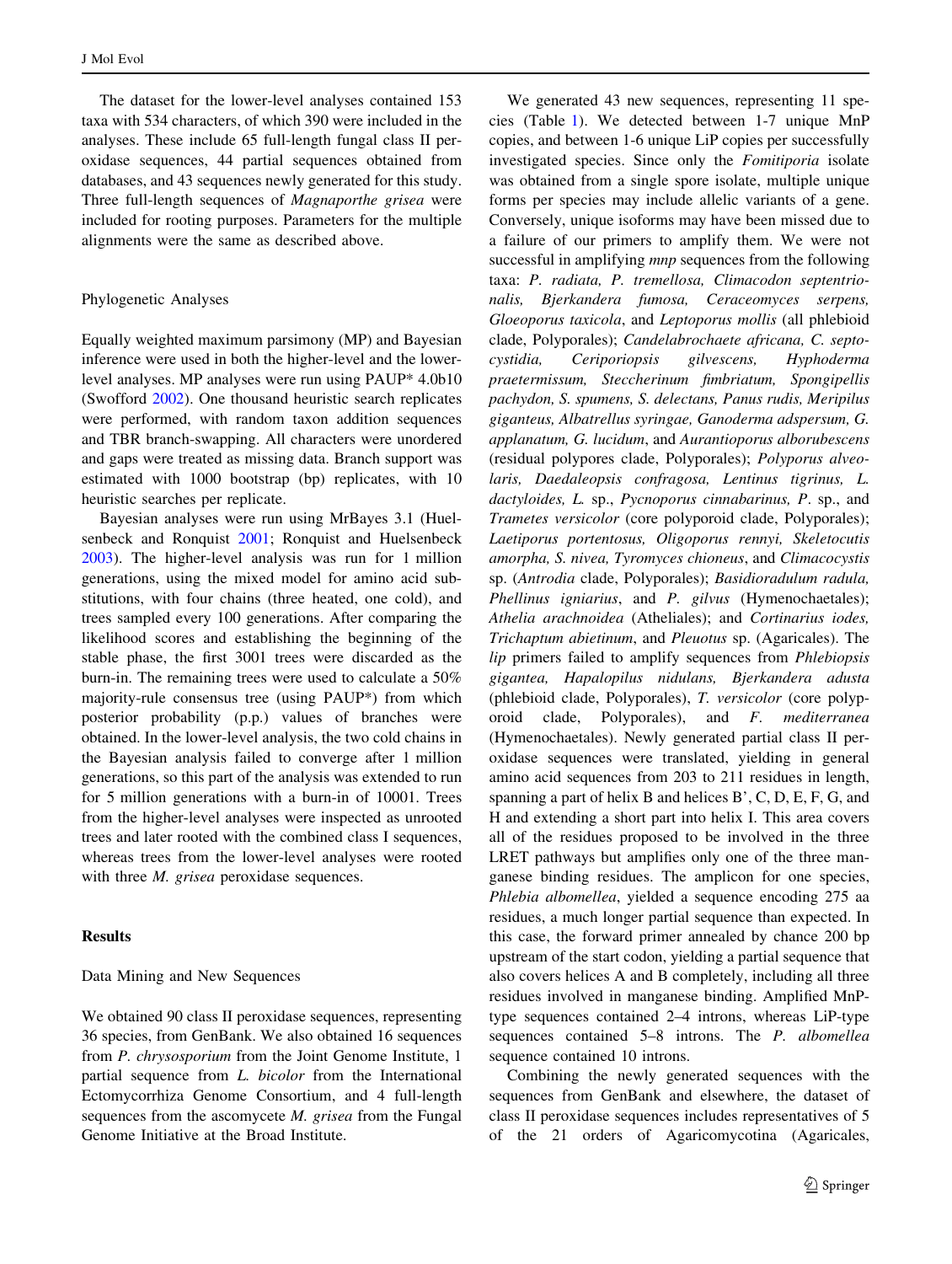<span id="page-5-0"></span>Table 1 Isolates of fungal specimens used to amplify class II sequences for this study

| Species                     | Isolate no.     | GenBank accession no. | Function    |
|-----------------------------|-----------------|-----------------------|-------------|
| Hapalopilus rutilans        | <b>KEW 211</b>  | ABT17209              | mnp-like    |
| Hapalopilus rutilans        | <b>KEW 211</b>  | ABT17210              | mnp-like    |
| Cryptoporus volvatus        | DAOM 211791     | ABT17211              | mnp-like    |
| Cryptoporus volvatus        | DAOM 211791     | ABT17212              | mnp-like    |
| Cryptoporus volvatus        | DAOM 211791     | ABT17213              | mnp-like    |
| Cryptoporus volvatus        | DAOM 211791     | ABT17214              | mnp-like    |
| Pulcherricium caeruleum     | <b>FPL 7658</b> | ABT17215              | mnp-like    |
| Pulcherricium caeruleum     | <b>FPL 7658</b> | ABT17216              | mnp-like    |
| Pulcherricium caeruleum     | <b>FPL 7658</b> | ABT17217              | mnp-like    |
| Phlebiopsis gigantea        | FP-101815-sp    | ABT17218              | mnp-like    |
| Phlebiopsis gigantea        | FP-101815-sp    | ABT17219              | mnp-like    |
| Phlebiopsis gigantea        | FP-101815-sp    | ABT17220              | mnp-like    |
| Phlebiopsis gigantea        | FP-101815-sp    | ABT17221              | mnp-like    |
| Phlebia chrysocreas         | <b>FPL 6080</b> | ABT17222              | mnp-like    |
| Phlebia chrysocreas         | <b>FPL 6080</b> | ABT17223              | mnp-like    |
| Phlebia chrysocreas         | <b>FPL 6080</b> | ABT17224              | mnp-like    |
| Phlebia chrysocreas         | <b>FPL 6080</b> | ABT17225              | mnp-like    |
| Phlebia chrysocreas         | <b>FPL 6080</b> | ABT17226              | mnp-like    |
| Phlebia chrysocreas         | <b>FPL 6080</b> | ABT17227              | mnp-like    |
| Phlebia chrysocreas         | <b>FPL 6080</b> | ABT17228              | mnp-like    |
| Phanerochaete chrysosporium | FPL 5175        | ABT17229              | mnp1/4-like |
| Phanerochaete chrysosporium | FPL 5175        | ABT17230              | mnp2-like   |
| Phanerochaete chrysosporium | FPL 5175        | ABT17231              | mnp5-like   |
| Phanerochaete chrysosporium | FPL 5175        | ABT17232              | mnp5-like   |
| Cytidia salicina            | CBS 727.85      | ABT17233              | mnp-like    |
| Cytidia salicina            | CBS 727.85      | ABT17234              | mnp-like    |
| Cytidia salicina            | CBS 727.85      | ABT17235              | mnp-like    |
| Cytidia salicina            | CBS 727.85      | ABT17236              | mnp-like    |
| Fomitiporia mediterranea    | MF 3/22         | ABT17237              | mnp-like    |
| Phlebia albomellea          | CBS 275.92      | ABT17238              | mnp/vp-like |
| Phlebia radiata             | FPL 6140        | ABT17202              | lip-like    |
| Phlebia radiata             | FPL 6140        | ABT17203              | lip-like    |
| Phlebia radiata             | FPL 6140        | ABT17204              | lip-like    |
| Phlebia radiata             | FPL 6140        | ABT17205              | lip-like    |
| Phlebia tremellosa          | FPL 4294        | ABT17206              | lip-like    |
| Phlebia chrysocreas         | FPL 6080        | ABT17207              | lip-like    |
| Phlebia chrysocreas         | FPL 6080        | ABT17208              | lip-like    |
| Phanerochaete chrysosporium | FPL 5175        | ABT17196              | lipJ-like   |
| Phanerochaete chrysosporium | FPL 5175        | ABT17197              | lipE-like   |
| Phanerochaete chrysosporium | FPL 5175        | ABT17198              | lipB-like   |
| Phanerochaete chrysosporium | FPL 5175        | ABT17199              | lipG-like   |
| Phanerochaete chrysosporium | FPL 5175        | ABT17200              | lipA-like   |
| Phanerochaete chrysosporium | FPL 5175        | ABT17201              | lipD-like   |

Polyporales, Russulales, Corticiales, Hymenochaetales) (Hibbett [2006](#page-13-0)). The phylogenetic placement of those clades containing class II sequences is shown in a simplified tree of the Basidiomycota (Fig. [1](#page-6-0)). The sequences obtained from Fomitiporia mediterranea and Cytidia salicina represent the first class II fungal peroxidases reported from Hymenochaetales and Corticiales, respectively (Fig. [1\)](#page-6-0).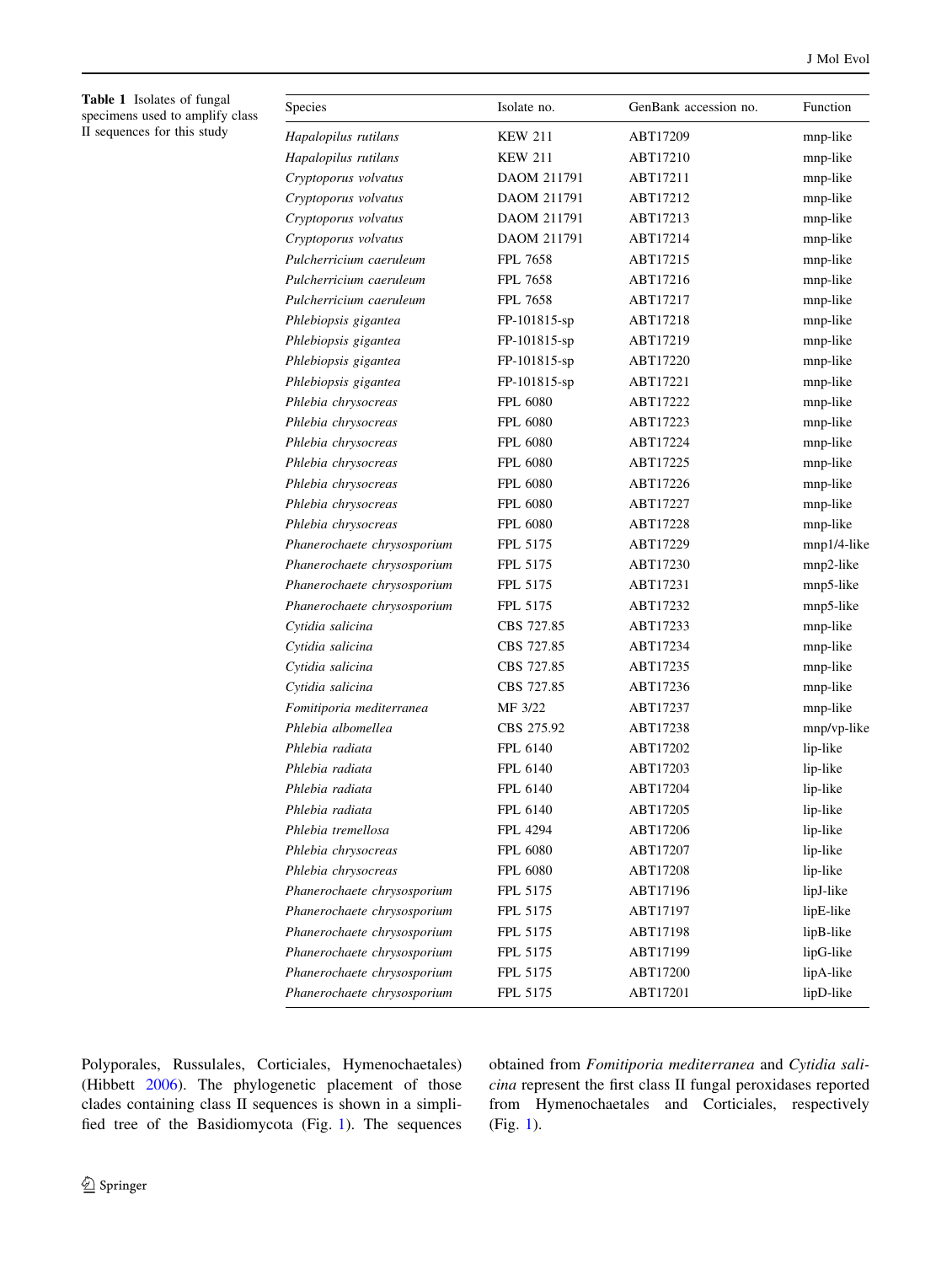<span id="page-6-0"></span>Fig. 1 Phylogenetic distribution of class II fungal peroxidases. Simplified phylogenetic tree of Basidiomycota based on recent molecular systematics studies. Taxa for which class II fungal peroxidase sequences are available are boxed and linked by arrows to their orders



Higher-Level Phylogenetic Analyses

The majority of sequences in the full-length dataset fall in a range of ca. 360–390 residues, which is in congruence with the known MnPs and LiPs from P. chrysosporium. However, extreme values ranged from 224 aa for the shortest sequence (hybrid peroxidase from *P. chrysosporium*, pc.91.32.1) to 869 aa for the longest sequence (hypothetical protein from M. grisea, EAA50114). The total length of the full-length sequences alignment reached 1065 characters, of which 622 characters were considered too divergent for analyses and were excluded. The majority of those characters (538) pertained to overhanging residues on either side of the alignment and belonged to two hypothetical proteins from M. grisea. The rest were excluded from three hypervariable areas within the core alignment. Of the 443 included characters, 414 were parsimony informative, 8 characters were constant, and 21 variable characters were parsimony uninformative. The equally weighted parsimony analysis produced nine most parsimonious trees with a length of 9039 steps, consistency index (CI) of 0.431, and retention index (RI) of 0.694.

Phylogenetic trees obtained by Bayesian analysis and parsimony analysis agree in terms of the general tree topology. Therefore, we present one of the nine most parsimonious trees with parsimony bs and Bayesian p.p. values added as support measures (Fig. [2](#page-7-0)a). The tree is rooted with sequences belonging to class I of the superfamily plant and microbial peroxidases. Three major clades are recognized by both analyses. These clades are class I, including ascorbate peroxidases (chloroplast and nonchloroplast forms), cytochrome c peroxidases (mitochondrial), and N- and C-terminal halves of the gene duplicated catalase peroxidases present in prokaryotes, archaeans, and ascomycetes; class II, comprising secreted fungal peroxidases; and class III, which consists of the secreted plant peroxidases. Bayesian support for these three clades is high, with p.p. values of 1.0 for each clade (Fig. [2a](#page-7-0)). Parsimony analysis supports class II and III with the high bs support of 100%, whereas class I is only moderately strongly supported, with a bs support of 71% (Fig. [2](#page-7-0)a).

Secretory fungal peroxidases are strongly supported as a monophyletic group within the superfamily of plant and microbial peroxidases. This clade contains only sequences from the Agaricomycetes. A paraphyletic assemblage of ''basal peroxidases'' from Trametes versicolor, T. cervina, Ganoderma applanatum, Coprinopsis cinerea, and P. chrysosporium branches off early and forms the base of this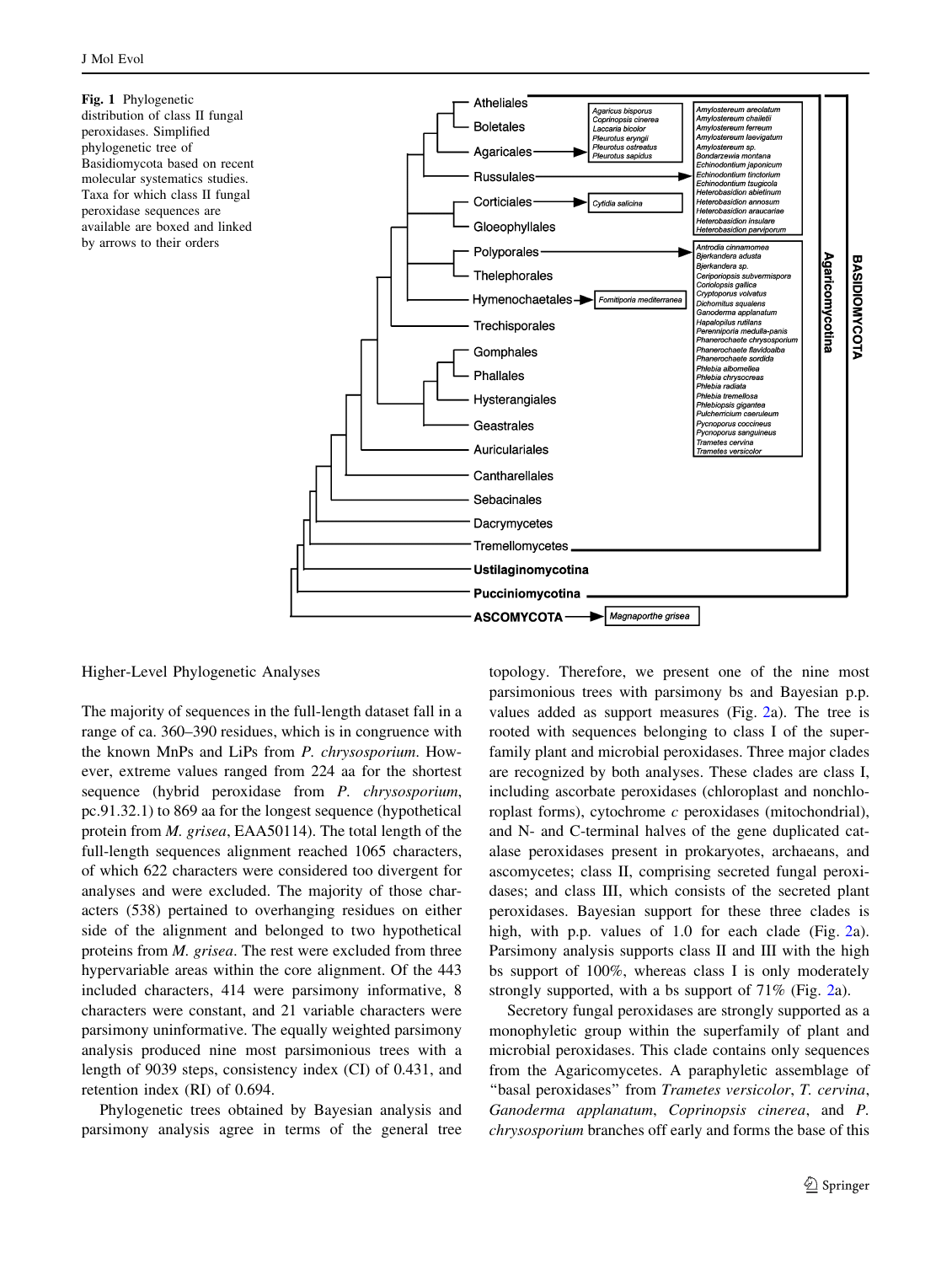<span id="page-7-0"></span>

Fig. 2 (a) Phylogenetic relationships among heme peroxidases belonging to classes I, II, and III of the plant and microbial peroxidase superfamily. One of nine equally parsimonious trees (9039 steps,  $CI = 0.431$ ,  $RI = 0.694$ ). Bootstrap values  $> 50$  are indicated

clade (Fig. 2a). The participation of these sequences in lignin degradation has not yet been confirmed. Well supported are two clades of sequences assumed to be involved in lignin degradation. One of these clades contains MnP isoforms from P. chrysosporium, P. sordida, Ceriporiopsis subvermispora, Phlebia radiata, and Dichomitus squalens.

before the slash; Bayesian posterior probability values  $> 0.8$  are indicated after the slash. (b) Schematic topology of the plant and microbial peroxidase superfamily based on neighbor-joining analysis and Bayesian analysis

The second clade encompasses LiPs from P. chrysosporium, Bjerkandera adusta, P. radiata, and T. versicolor. Two minor clades harboring versatile peroxidases can also be identified (Fig. 2a).

In accordance with previous findings (Zamocky [2004](#page-14-0)), our analysis reveals that class I consists of four subclades.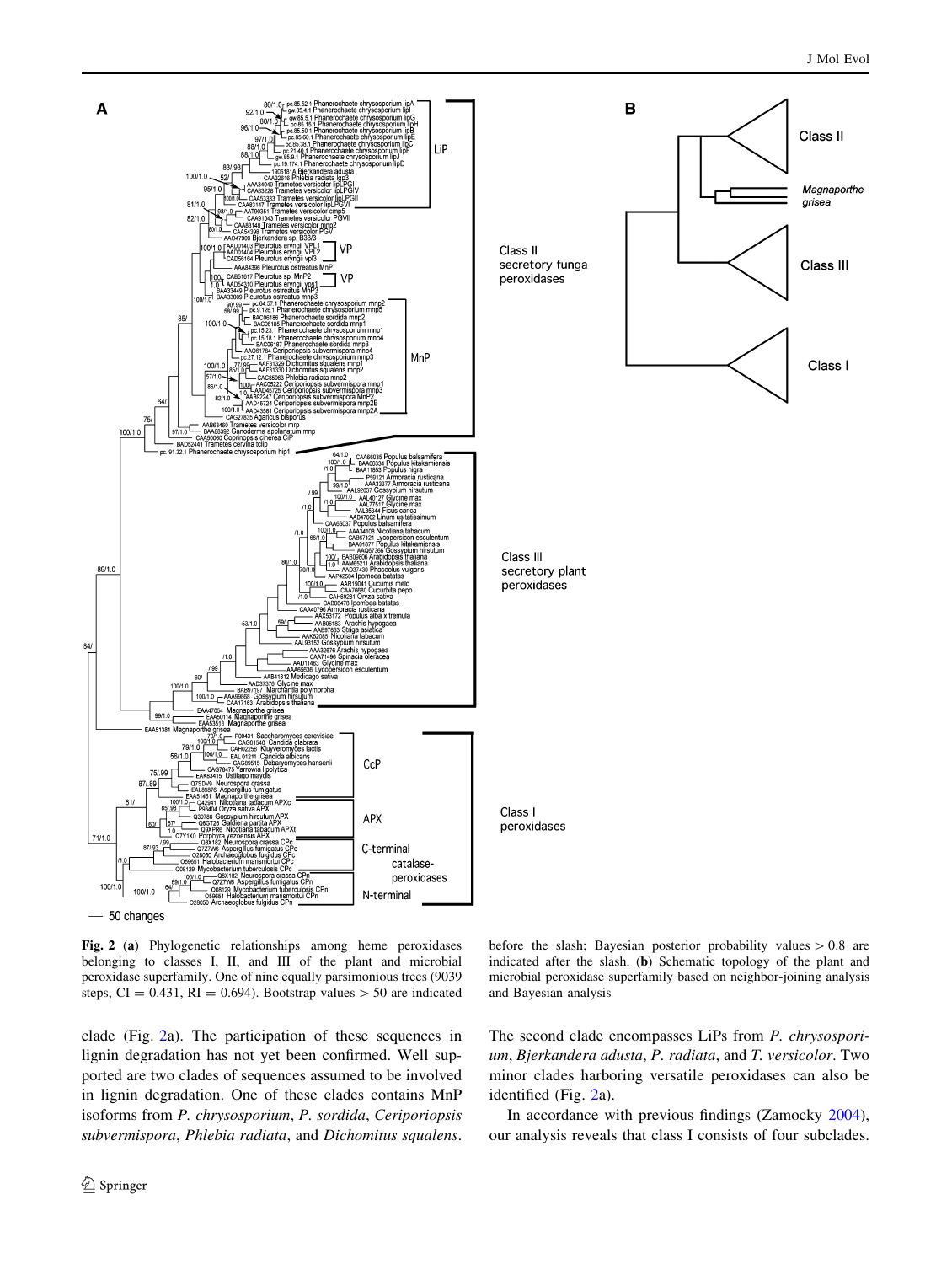Cytochrome c peroxidases consist largely of ascomycetous sequences. This cluster also contains a cytochrome  $c$  peroxidase from Ustilago maydis (basidiomycete) and a hypothetical protein from M. grisea at the base and is moderately supported (87% bs and 0.89 p.p.). Ascorbate peroxidases do not receive strong support by either method. N-terminal and C-terminal domains of the gene duplicated catalase peroxidases form two more clades within the class I cluster with strong support (C-terminals only by Bayesian) and form sister clades to each other (Fig. [2a](#page-7-0)). Secretory plant peroxidases (class III) form a strongly supported clade but the internal topology of this clade is, for the most part, not strongly supported (Fig. [2](#page-7-0)a).

Four hypothetical peroxidases of undetermined function were retrieved from the genome of the ascomycetous plant pathogen, M. grisea. In the parsimony analysis, three of the M. grisea peroxidases are placed at the base of the class III peroxidase clade, and one is placed as the sister group to the clade including the class II fungal peroxidases and the class III peroxidases, but these placements receive weak support values (Fig. [2](#page-7-0)a). Both the Bayesian analysis and the neighbor-joining analysis position the M. grisea peroxidases at the base of the class II clade (Fig. [2](#page-7-0)b), and in an unrooted MP phylogram they appear almost equidistant between the two major clades of class II and class III sequences (results not shown). Consequently, we decided to use them as outgroup sequences in our lower-level analyses for the fungal class II sequences.

#### Lower-Level Analyses

The dataset for the lower-level analyses contains 153 sequences including the 43 partial sequences generated by us. The shortest partial sequence had a length of 59 amino acids (Laccaria bicolor, Lb01E14) and was obtained from the Ectomycorrhiza databank. From two Magnaporthe fulllength sequences, parts of the sequence that were deemed too divergent were truncated prior to alignment. The longest sequence in the alignment was 512 aa long (EAA50114 M. grisea).

The complete aligned dataset included 534 characters, of which 144 were excluded from the analyses. The remaining 390 characters included 26 constant and 48 parsimony-uninformative characters. Equally weighted parsimony analyses produced 1270 most parsimonious trees with a length of 4029 steps, CI of 0.453, and RI of 0.772.

Phylogenetic trees obtained from Bayesian analysis and equally weighted MP analysis produced very similar tree topologies. Figure [3](#page-9-0) shows one of the most parsimonious trees with added parsimony bs values and Bayesian p.p. values. The lower-level analysis is in accordance with the higher-level analysis in terms of the general tree topology and positioning of well-supported groups.

The base of the class II fungal peroxidase clade is formed by a set of ''basal peroxidase'' sequences that do not clearly belong to one of the lignin degrading groups, MnP, LiP, and VP. Although we cannot exclude the possibility that they play a role in lignin degradation, they are best described as hypothetical or hybrid peroxidases and include sequences from P. chrysosporium, T. cervina, C. cinerea and Antrodia cinnamomea. The latter two taxa do not produce a white rot of wood. C. cinerea instead is a leaf litter degrading species, while A. cinnamomea is a brown rot species.

Above the paraphyletic assemblage of basal peroxidases, the backbone of the class II peroxidase phylogeny is only weakly resolved, as indicated by the lack of strong support values. Nevertheless, several clades of class II peroxidases are strongly supported by bs and p.p. values. A large clade of MnPs denoted clade A in Fig. [3](#page-9-0) is strongly supported (89% bs, 0.99 p.p.) and includes the well-described MnPs from P. chrysosporium. Most of the sequences in clade A are from the Polyporales, such as Ceriporiopsis, Phlebia, Cryptoporus, and Phanerochaete (among others). However, within this group there is also a set of four sequences from the corticioid taxon Cytidia salicina, which form a weakly supported clade (Fig. [3\)](#page-9-0). A single sequence from Fomitiporia mediterranea, a member of the Hymenochaetales, is found at the base of the MnP clade, which is consistent with current views on the organismal phylogeny of Agaricomycetes (Fig. [1](#page-6-0)) (Hibbett [2006](#page-13-0)).

Clade B (Fig. [3\)](#page-9-0) is not strongly supported as monophyletic, but all of the sequences in this group are derived from members of the Agaricales, including several Pleurotus species. Clade B includes the characterized VPs of P. eryngii as well as sequences that have been labeled MnPs. A sequence from the leaf litter degrading taxon Agaricus bisporus, which is also a member of the Agaricales, branches off from the backbone of the class II peroxidase phylogeny just below clade B, although this placement did not receive substantial support.

Russuloid taxa in the genera Heterobasidion, Echinodontium, Amylostereum, and Bondarzewia have been shown to possess multiple copies of class II peroxidases (Maijala et al. [2003](#page-13-0)). These sequences do not form a clade in our analyses but, rather, form a paraphyletic grade (Fig. [3\)](#page-9-0). Four subclades in this transitional part of the tree are recognized; Heterobasidion mnp3 (99% bs, 1.0 p.p), Amylostereum/Echinodontium mnpA (92% bs, 1.0 p.p.), and Heterobasidion mnp2 (93% bs, 1.0 p.p.) are well supported by both methods, whereas Heterobasidion mnp1 (66% bs, 0.99 p.p.) receives weaker support.

Clade C (Fig. [3](#page-9-0)) is a weakly supported group that includes one partial sequence of a putative class II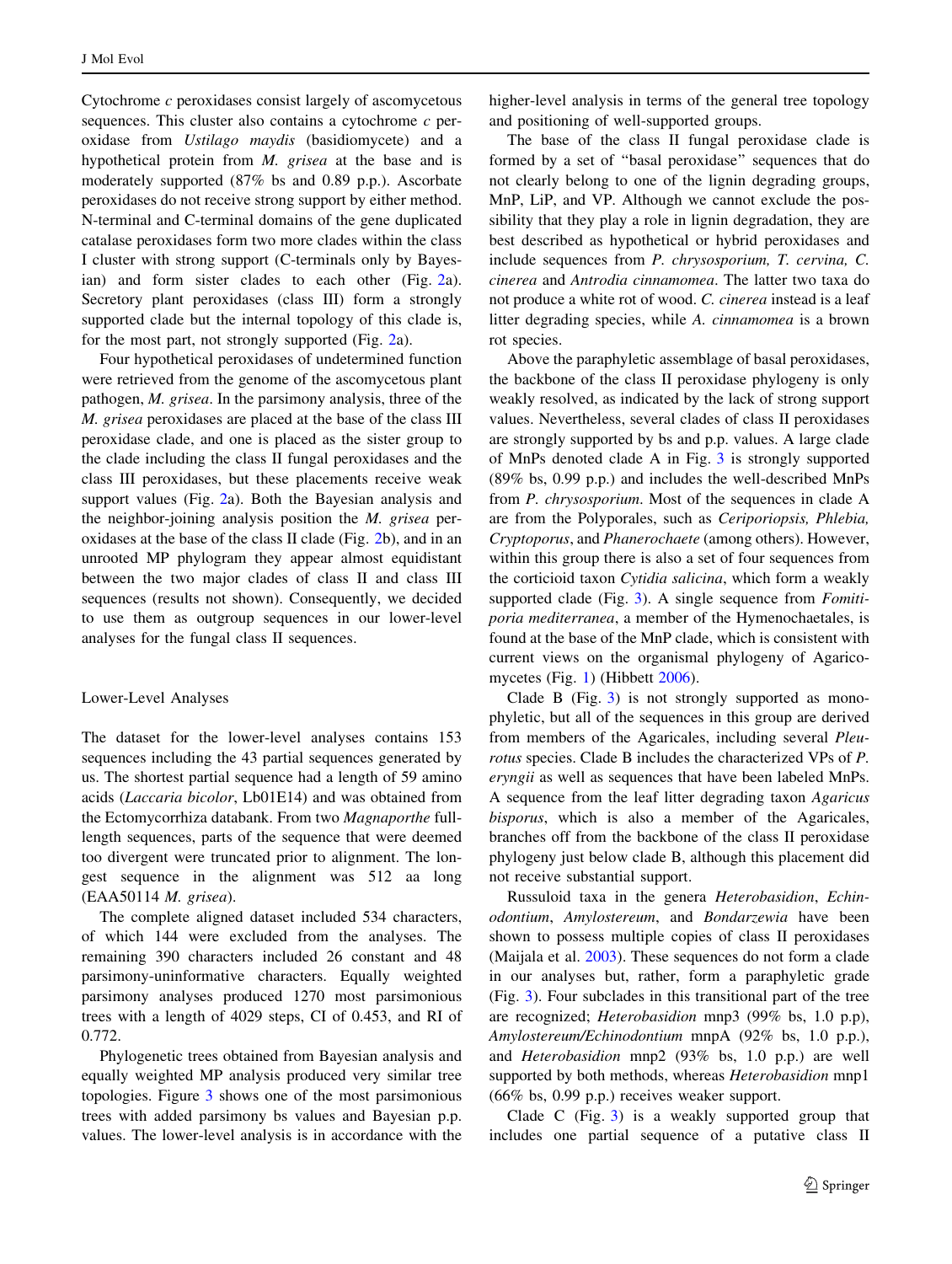<span id="page-9-0"></span>Fig. 3 Phylogenetic relationships among class II fungal peroxidases. One of 1270 equally parsimonious trees (4029 steps,  $CI = 0.453$ ,  $RI = 0.772$ ). Bootstrap values  $> 50$  are indicated before the slash; Bayesian posterior probability values  $> 0.7$  are indicated after the slash. Roman numerals (I/II/III) in the vertical gray bar denote the presence of residues involved in three proposed long-range electron transfer (LRET) pathways. M indicates the presence of residues involved in manganese (Mn) binding. (– ) Indicates residues that are absent; (?) indicates residues not covered in partial sequences. Numbers of sequenced clones are given in parentheses



peroxidase that was obtained from an EST project of Laccaria bicolor, which is an ectomycorrhizal member of the euagarics clade, and the Heterobasidion mnp3 clade. The Laccaria sequence contains 59 residues and shares 50.8% sequence identity with *P. chrysosporium* mnp1 (pc.15.23.1).

Clade D (Fig.  $3$ ) is dominated by T. versicolor sequences but also contains a sequence from Coriolopsis gallica and P. radiata. Clade D, which is strongly supported only by Bayesian analysis, may contain both MnPs and VPs. Clade E is a minor clade of only three sequences belonging to the genus Bjerkandera that have been recognized as VPs. Clade F contains LiPs and is strongly supported by both methods (96% bs, 1.0 p.p.) as monophyletic. Clade F contains only sequences from polyporoid taxa.

To elucidate the functional evolution of the lignin degrading heme peroxidases, we scored sequences for presence or absence of the active-site residues for manganese binding and the critical residues for the three proposed LRET pathways (LRET I, II, and III), and examined their distributions on the gene phylogeny (Fig. 3). The location of these residues is shown in an alignment of nine sequences from the lower-level dataset (Fig. [4\)](#page-11-0). Residues required for the LRET I pathway are present in most sequences of clade F as well as in clades B1 and B3 of the Pleurotus cluster (clade B; Fig. 3) but are not realized in any other known or potential VP cluster. The critical tryptophan residue required for LRET II is present in all sequences of clade F (classical LiPs) as well as in clades E (Bjerkandera VPs) and clades B1 and B2 (Pleurotus VPs), but it is missing from the *Pleurotus* mnp3 sequences (clade B3). It is also present in G. applanatum MnP1 and the two manganese repressed forms of T. versicolor. The residues hypothetically involved in the LRET III pathway are present in sequences of clades F (with four exceptions), clades E and D, the Heterobasidion clusters, T.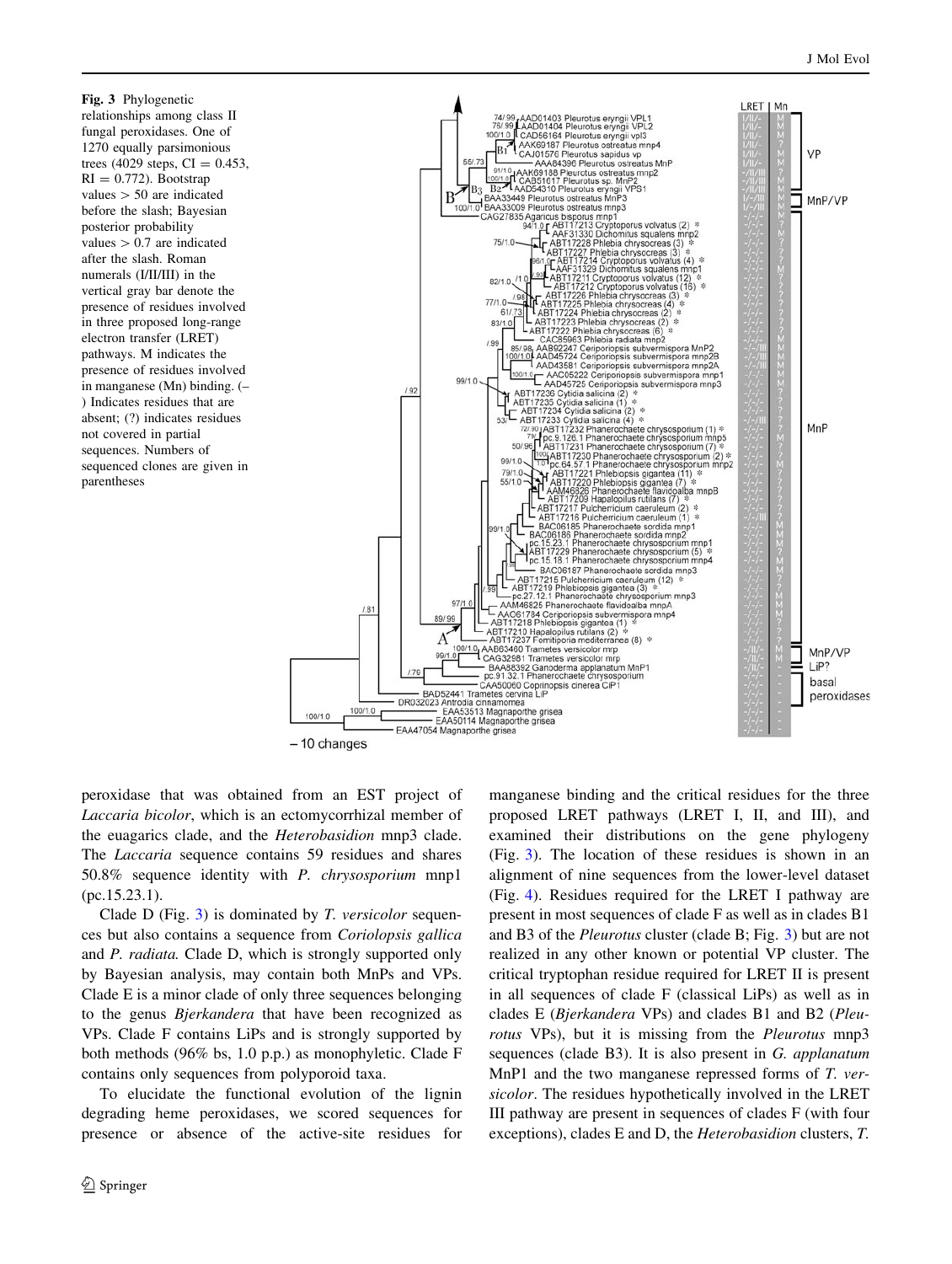#### Fig. 3 continued



versicolor cmp1, nodes B2 and B3, and five sequences within clade A (classical MnPs).

## **Discussion**

Evolutionary trends within the plant and microbial peroxidase superfamily have been the subject of multiple studies (Duroux and Welinder [2003](#page-13-0); Passardi et al. [2004](#page-13-0); Teixeira et al. [2004](#page-14-0); Tognolli et al. [2002;](#page-14-0) Zamocky [2004;](#page-14-0) Zamocky

et al. [2000\)](#page-14-0). Our higher-level phylogenetic analyses support the division of the plant and microbial peroxidase superfamily into three monophyletic groups, classes I, II, and III, as predicted based on structural properties (Welinder [1992\)](#page-14-0). The monophyly of fungal class II peroxidases is strongly supported. Only basidiomycetous taxa contribute sequences to this clade, suggesting that this distinctive and ecologically important class of proteins arose within the basidiomycetes, after the split of basidiomycetous and ascomycetous lineages. Class I peroxidases are widely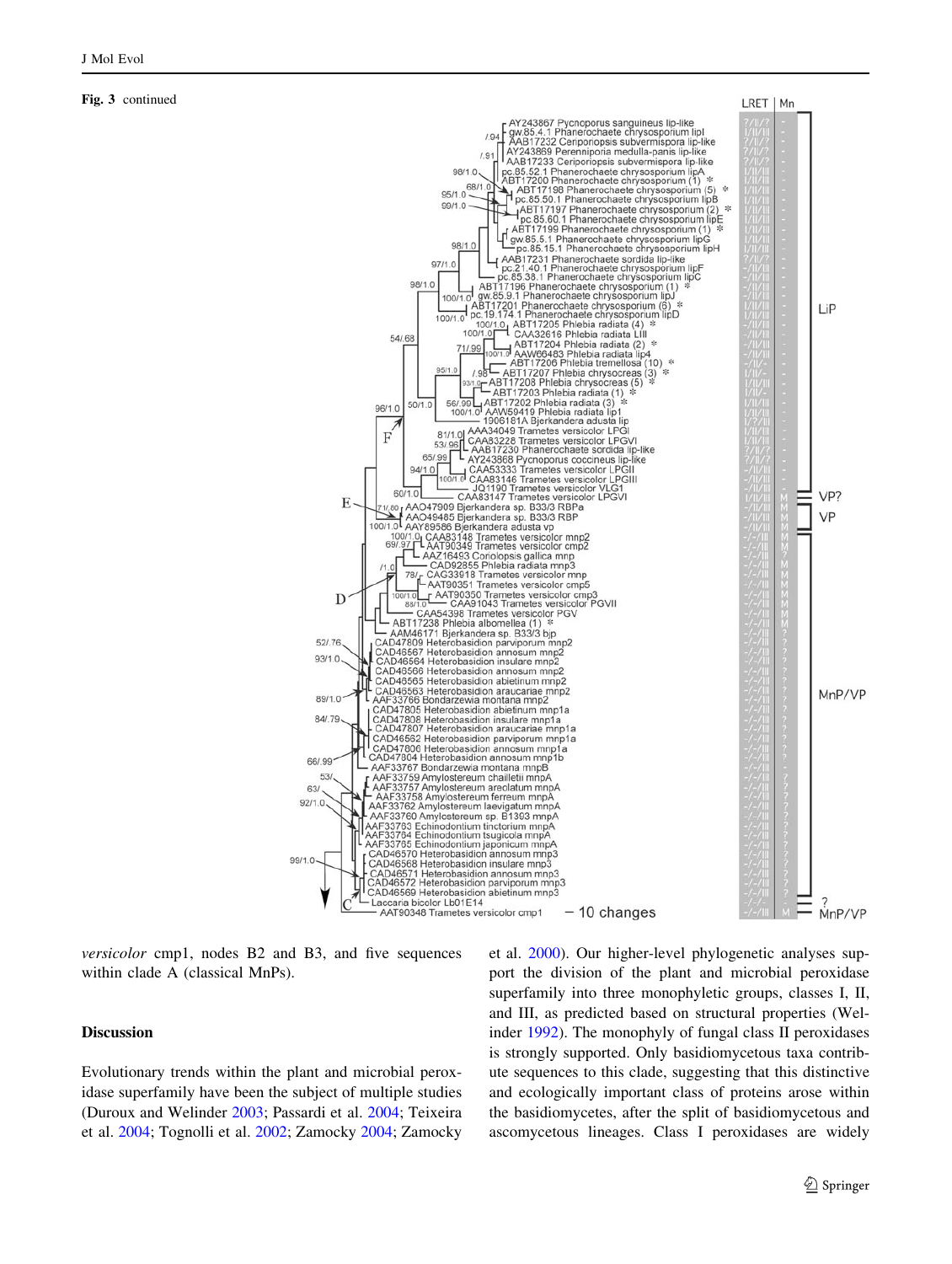<span id="page-11-0"></span>

| м                                                                                                                                                                                                                                                                                                                                                                                                                                                                                                                                                                                                                                                                                                                                                                                                                                                                                                                                                                                                                                                                                              | 88 O M                                                                                                                                                                                                                                                               |
|------------------------------------------------------------------------------------------------------------------------------------------------------------------------------------------------------------------------------------------------------------------------------------------------------------------------------------------------------------------------------------------------------------------------------------------------------------------------------------------------------------------------------------------------------------------------------------------------------------------------------------------------------------------------------------------------------------------------------------------------------------------------------------------------------------------------------------------------------------------------------------------------------------------------------------------------------------------------------------------------------------------------------------------------------------------------------------------------|----------------------------------------------------------------------------------------------------------------------------------------------------------------------------------------------------------------------------------------------------------------------|
| pc.85.52.1 Ph_chry_lipA_ATCSNGK-TVGDASCCAWFDVLDDIQQNLFHGGQCGAEAHDSIRLVFHDSIAISPAMEAQGKFGGGGADGSIMIFDDIETAFHPNIGLDE<br>CAA83147 Tr vers LPGVI VACPDGKNTATNAACCSLFAVRDDIQQNLFHGAQCGENAHESLRITFEDAISFSPAMEARGQFGGGGADGSIAIFPDIETNFFANIGLDE<br>AAY89586 Bj_adus_vp_VACPDGVNTATNAACCALFAVRDDIQQNLFDGGECGBEVHDSLRLTFFDAIGISPSIAATGKFGGGGADGSIMIFDDIEPNFHANNGVDE<br>CAA54398 Tr_vers_FGV_VACPDGVNTATNAACCQLFAVRDDIQKNLFDNGECGBDVHDSLRLTFFDAIGFSRSAEANGTFGGGGADGSISIFASIETNFHASLGIDE<br>CAD56164 PI ervng vpl3 ATCADGR-TTANAACCVLFPILDDIQENLFDGAQCGEEVHESLRLTFHDAIGFSPTLG------GGGADGSIIAFDTIETNFPANAGIDE<br>pc.15.23.1_Ph_chry_mnp1_AVCPDGT-RVSHAACCAFIPLAQDLQETIFQN-ECG <mark>E</mark> DAHEVIRLTFHDAIAISRSQG---PKAGGGADGSMLLFPTVEPNFSANNGIDD<br>BAA88392 Ga appl mnp ATCANGK-TTANDACCVWFDVLDDIQENLFHGGQCGEDAHESLRLTFHDAIAFSPALTAAGQFGGGGADGSIIAHSDVELTYPVNDGLDE<br>CAA50060 Copr cine CiP VTCPGGQ-STSNSQCCVWFDVLDDLQTNFYQGSKCESPVRKILRIVFHDAIGFSPALTAAGQFGGGGADGSIIAHSNIELAFPANGGLTD<br>EAA47054 Mag gris -----------KLCNPWKPVVADLKASF---KGCNADARMAMRAAFHDCF------------PGSCDGSLILANECNDRPDDNGPLVP   |                                                                                                                                                                                                                                                                      |
| pc.85.52.1_Ph_chry_lipA_IVKLQKPFVQKHG-VTPG-DFIAFAGAVALSNCPGAPQMNFFTGRAPATQPAPDGLVPEPFHTVDQIINRVNDA--GEFDELELV <mark>WM</mark> LSA<br>CAA83147 Tr vers LPGVI IVAEQAPIQARHN-LSHA-DFIMFAGALGTSNCPGAPRLDFFLGRKDATRPAPDGLVPEPFDTLEDVFARLADASAGEFDEILTVWULTA<br>AAY89586 Bj adus vp IISAQKPFVAKHN-MTAG-DFIQFAGAVGVSNCPGAPQLSFFLGRPAATQPAPDGLVPEPFDSVTDILNRFADA--GGFTTQEVVMLLAS<br>CAA54398 Tr vers PGV IVGEQAPFIARHN-LTVG-DFIQFAGAVGVSNCPGAPRLQFLLGRPNATQPAPDKTIPEPFDTVDSILARFLDA--ADFSPAEVVALLAS<br>CAD56164 Pl eryng vpl3 IVSAQKPFVAKHN-ISAG-DFIQFAGAVGVSNCPGGVRIPFFLGRPDAVAASPDHLVPEPFDSVDTILARMGDA--G-FSPVEVVMLLAS<br>pc.15.23.1 Ph chry mnp1 SVNNLIPFMOKHNTISAA-DLVOFAGAVALSNCPGAPRLEFLAGRPNKTIAAVDGLIPEPODSVTKILORFEDA--GGFTPFEVVSLLAS<br>BAA88392 Ga appl mnp IVEASRPFAIKHN-VSFG-DFIQFAGAVGVANCNGGPQLSFFAGRSNDSQPSPPNLVPLPSDTADTILSRFSDA--G-FDAVEVVMLLVS<br>CAA50060_COpr_cine_CiP_TIEALRAVGINHG-VSFG-DLIQFATAVGMSNCPGSPRLEFLTGRSNSSQPSPPSLIPGPGNTVTAILDRMGDA--G-FSPDEVVDELAA<br>EAA47054_Mag_gris_ICDTLAQKAIDFK-VGT-ADLIQAAGVVAITSCAG-PRTYFYVGRKDSSVPSPEGQLPNSESTAQQQIDACKAK--G-FTTTDLVAMVGA |                                                                                                                                                                                                                                                                      |
|                                                                                                                                                                                                                                                                                                                                                                                                                                                                                                                                                                                                                                                                                                                                                                                                                                                                                                                                                                                                                                                                                                |                                                                                                                                                                                                                                                                      |
| pc.85.52.1 Ph chry lipA ESVAAVNDVDPTVQGLPFDSTPGIFDSQFFVETQLRGTAFPGSGGNQGEVESPLP------<br>CAA83147 Tr vers LPGVI HTIAATDHLDPTIPGTPMDSTPHIWDTOFFIETOLRGTAFPGTGGNHGEVMSPLK-----<br>AAY89586 Bj adus vp ESIAAADHVDPTIPGSPFDSTPEIFDTQFFVETLLKGTLFPGTSGNQGEVESPLA-<br>CAA54398 Tr vers PGV HTIAAADEVDPTIPGTPFDSTPELFDTQFFIETQLRGTGFPGTAGNQGEVLSPLP-<br>CAD56164 Pl eryng vpl3 ESIAAADKVDPSIPGTPFDSTPGVFDSQFFIETQLKGKLFPGTADNKGEAQSPLQ-<br>pc.15.23.1 Ph chry mnp1 HSVARADKVDQTIDAAPFDSTPFTFDTQVFLEVLLKGVGFPGSANNTGEVASPLPLGSGSDTGEMRLQSDFALAHDPRTACIWQGFVNEQ<br>BAA88392 Ga appl mnp HTVGSONTVDSSIPGAPFDSTPSDFDAOFFVETMLNGTLVPGNGLODGEVLSPYP-----<br>CAA50060 Copr cine CiP ESLASQEGLNSAIFRSPLDSTPQVFDTQFYIETLLKGTTQPGPSLGFAEELSPFP-----<br>EAA47054 Mag_gris ESAG------VSQQGLSFDSTPEKLDSTVFYPETASEK-----------------------                                                                                                                                                                                                                                                                          | -GEIRIOSDHTIARDSRTACEWOSFVNNO<br>-GEIRLOTDHLLARDSRTSCEWOSFVNNO<br>-GEIRLOSDADFARDSRTACEWOSFVNNO<br>-GEMRLOSDSELARDSRTACEWOSMVNNO<br>-GEIRLOSDHLLARDPOTACEWOSMVNNO<br>-GEFRLOSDFALSRDSRTTCEWOKMIADR<br>-GEFRMRSDALLARDSRTACRWOSMTSSN<br>-GPTSLOSDYALSNDTOTKTAWKNMGRSN |

Fig. 4 Partial protein alignment of eight selected fungal class II sequences and one Magnaporthe outgroup sequence based on the lower-level sequence alignment. Signal peptide and C-terminal end are not shown. Functional residues described in the text are highlighted by white letters on black background. M—manganese binding residues;  $\nabla$ —residues proposed to be active in the LRET I pathway;  $\bullet$ —residues involved in the LRET II pathway;  $\blacksquare$ -proposed LRET III residues. pc.85.52.1\_Ph\_chry\_lipA and CAA83147\_Tr\_vers\_lipLPGVI belong

distributed in the fungi, but these are not closely related to the class II peroxidases. Sequences from the ascomycete M. grisea coding for hypothetical proteins with yet unknown function seem to be the closest relatives of the class II sequences. Biochemical studies of the M. grisea peroxidases could provide insight into the functional changes that led to the evolution of the class II peroxidases of basidiomycetes.

The lower-level phylogenetic analyses reveal a detailed picture of the phylogeny of class II peroxidases. LiPs (clade F) are monophyletic and occur only in members of the Polyporales, suggesting that they have originated and diversified in this group, which includes a large number of wood-decaying polypores, bracket fungi, and resupinate forms (Binder et al. [2005](#page-13-0)). MnPs occur in at least four groups of Agaricomycetes, the Polyporales, Agaricales, Corticiales, and Hymenochaetales, but may be present in Russulales as well. The partial sequences from Russulales cover only one of the three manganese binding residues, which is, however, lacking in one of the *Bondarzewia* sequences. The similarity of these sequences to LiPs and VPs is higher than that to the classical MnPs of clade A. The phylogenetic analyses indicate that MnPs are phylogenetically older than LiPs and duplicated and diversified before the major lineages of the Agaricomycetes split. The

to node F; AAY89586\_Bj\_adus\_vp belongs to node E; CAA54398\_Tr\_vers\_PGV is basal to node D, sharing the same pattern regarding functional residues; CAD56164\_Pl\_eryng\_vpl3 belongs to node B1; pc.15.13.1\_Ph\_chry\_mnp1 belongs to node A; BAA88392\_- Ga\_appl\_mnp and CAA50060\_Cop\_cin\_CiP represent taxa with a basal position; and EAA47054\_Mag\_gris is one of the outgroup sequences

origin and distribution of VPs remain elusive. So far, only a few taxa in the Agaricales and Polyporales have been designated VPs. However, the VPs of Agaricales and Polyporales do not exhibit a close relationship but seem to have evolved independently. As in the MnPs, it remains possible that VPs are more widespread than is known so far.

The gene phylogeny in Fig. [3](#page-9-0) is the most comprehensive evolutionary hypothesis for the class II peroxidases to date. This tree suggests that LiPs, VPs, and the ''classical'' MnPs are derived from enzymes with a manganese-dependent activity, but the lack of resolution in the backbone of the class II peroxidase phylogeny makes it difficult to pinpoint these transitions. The relationships and functions of the "basal peroxidases" also remain poorly resolved, which limits our understanding of the early evolution of class II peroxidases.

Many of the sequences that we retrieved from GenBank and other sources have been annotated as MnPs, but some of these sequences also contain residues predicted to function in one or more of the three proposed LRET pathways for the oxidation of nonphenolic compounds. Only one of the three proposed pathways has been confirmed by mechanistic studies for the oxidation of veratryl alcohol, but evidence has been accrued that more than one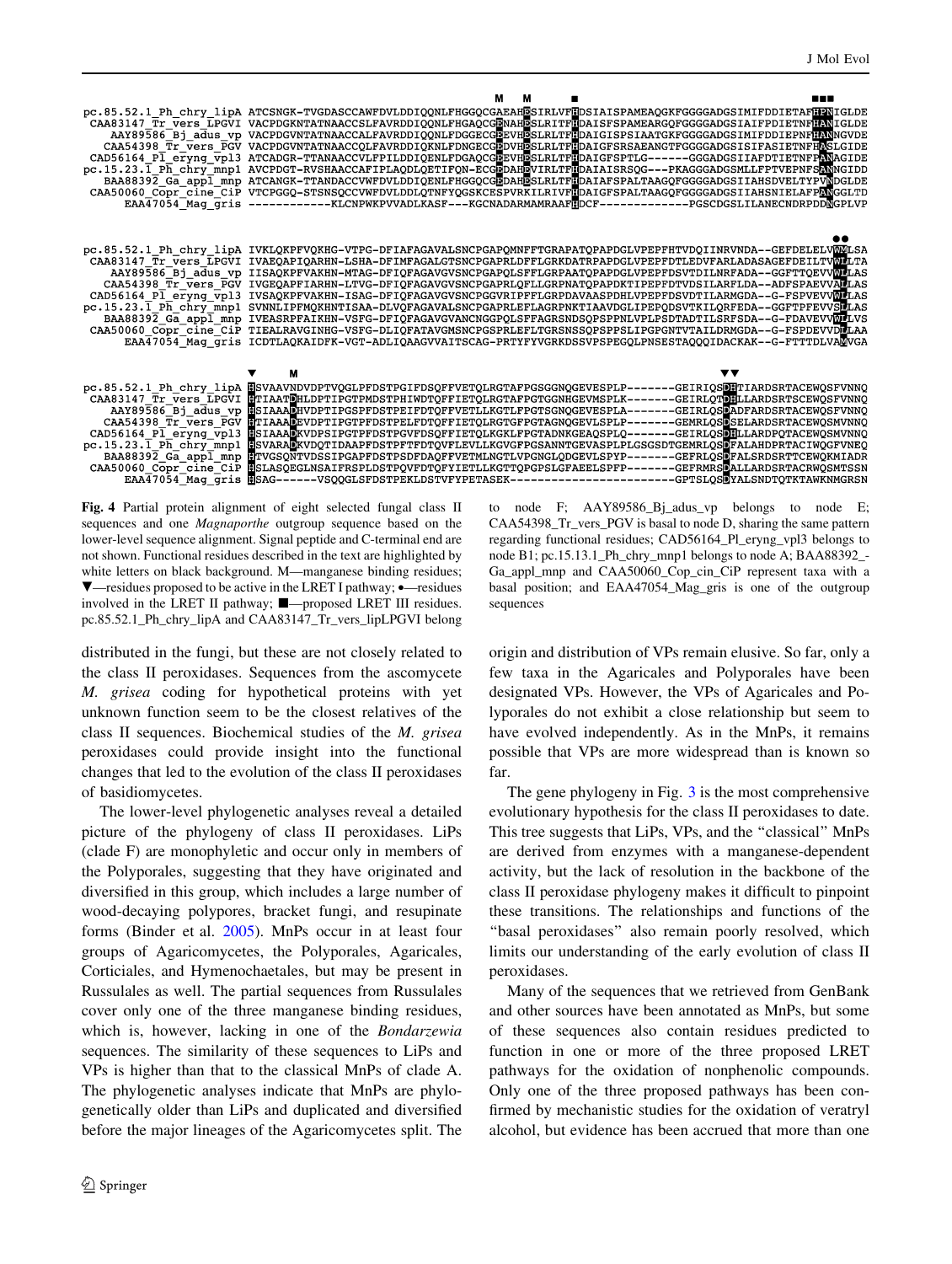<span id="page-12-0"></span>manganese-independent substrate binding site may be present in VPs and LiPs (Ambert-Balay et al. 1998; Doyle et al. [1998](#page-13-0); Ward et al. [2003\)](#page-14-0). If all of the predicted LRET pathways are functional (which has yet to be demonstrated experimentally for the vast majority of sequences), then true MnPs may be less widespread than previously thought and would be largely restricted to clade A (''classical'' MnPs), and possibly the A. bisporus mnp1, which has a functional  $Mn^{2+}$  binding site but none of the three proposed LRET pathways. Several enzymes from C. subvermispora, C. salicina, and P. caeruleum in the ''classical'' MnP clade A have the residues for the LRET III pathway.

True LiPs occur only within the Polyporales (clade F). However, there is also a sequence from Ganoderma closely related to the ''basal peroxidases'' that lacks the conserved manganese binding site but has the residues for electron transport according to the LRET II pathway. This sequence was deposited in GenBank as a MnP encoding gene, but it should be considered a putative LiP. Although Ganoderma is a member of the Polyporales, this sequence does not share a high degree of similarity with the LiPs from other polyporoid taxa and is not a member of LiP clade F.

One sequence from the LiP clade (T. versicolor LPGVI) has the residues for manganese binding conserved. Although we cannot be sure that these residues are functional, we have labeled this sequence as a questionable versatile peroxidase. Similarly, the manganese-repressed enzymes produced by T. versicolor (which are closely related to the ''basal peroxidases'') possess both manganese binding residues and residues for LRET II and, in fact, might be VPs. So far it has not been demonstrated that these enzymes perform MnP-type reactions, but this could be an issue of reaction conditions. In VPs of P. eryngii it has been demonstrated that pH determines what type of reaction dominates (Camarero et al. [1999](#page-13-0)). Our results suggest that VPs might be much more widespread than we know at present, and they identify proteins that are candidates for functional studies.

It remains to be demonstrated what the catalytic properties of the lignin degrading enzymes produced by russuloid taxa are, but residues for one of the proposed pathways (LRET III) for LiP-type action are conserved in all of these sequences. The same applies to peroxidases produced by some Polyporales (mainly Trametes) and Agaricales (Pleurotus) that have been deposited in Gen-Bank as MnPs but fall outside of the classical MnP clade.

Some heme peroxidases produced by Agaricomycetes do not seem to be involved in lignin degradation. In our phylogeny, they take up basal positions and include the hybrid peroxidase from P. chrysosporium, Coprinopsis cinerea peroxidase, a form designated LiP from T. cervina, and a recently discovered peroxidase from Antrodia cinnamomea, although their respective nodes do not receive a significant support. Potentially, these proteins have retained some characteristics from ancestral ascomycetous forms that are combined with features leading to the more specialized lignin degrading proteins. We speculate that their primary function could be the reduction of hydrogen peroxide in a response mechanism to oxidative stress. If so, the type of substrate that is used to complete the catalytic cycle should not matter as long as it can serve as an electron donor. It can be reasoned that substances present in decaying matter such as wood were used for this purpose as well. Following gene duplication events, these enzymes might have been refined by natural selection to become more efficient for lignin degrading purposes in early woodrotting taxa. This sort of neofunctionalization might explain why VPs, which combine different active sites and have a wider range for substrates than other lignin degrading enzymes, have evolved independently in different clades. This scenario implies that VPs may have arisen relatively early in the evolutionary history of the class II peroxidases. Subfunctionalization following gene duplication events may have led to the ''classical'' MnPs and LiPs, which are characterized by a narrower substrate range. From an evolutionary perspective, this subfunctionalization might be advantageous. In VPs the oxidation of manganese and aromates, respectively, would involve two different forms of compounds I and II each. These compounds would be in equilibrium and different substrate types would act as noncompetitive inhibitors. The catalytic breakdown of phenolic and nonphenolic aromatic lignin compounds would proceed in dependence on the concentration of substrate molecules around the fungal hyphae, whereas species that produce separate MnP and LiP might be able first to initiate a breakdown of the phenolic compounds via  $Mn^{3+}$ chelated mediators independently of the manganese concentration present surrounding the fungal hyphae.

Acknowledgments We are grateful to Michael Fischer for providing the Fomitiporia mediterranea culture. We thankfully acknowledge the technical support of and helpful discussions with Manfred Binder, Brandon Matheny, Jason Slot, and Zheng Wang. We wish to thank Lisa Bukovnik for carrying out much of the sequencing at Duke University. Dan Cullen critically read the manuscript and gave helpful input, which we gratefully acknowledge.

#### References

- Altschul SF, Madden TL, Schaffer AA, Zhang J, Zhang Z, Miller W, Lipman DJ (1997) Gapped BLAST and PSI-BLAST: a new generation of protein database search programs. Nucleic Acids Res 25:3389–3402
- Ambert-Balay K, Fuchs SM, Tien M (1998) Identification of the veratryl alcohol binding site in lignin peroxidase by site-directed mutagenesis. Biochem Biophys Res Commun 251:283–286
- Banci L, Bertini I, Pease EA, Tien M, Turano P (1992)<sup>1</sup>H NMR investigation of manganese peroxidase from Phanerochaete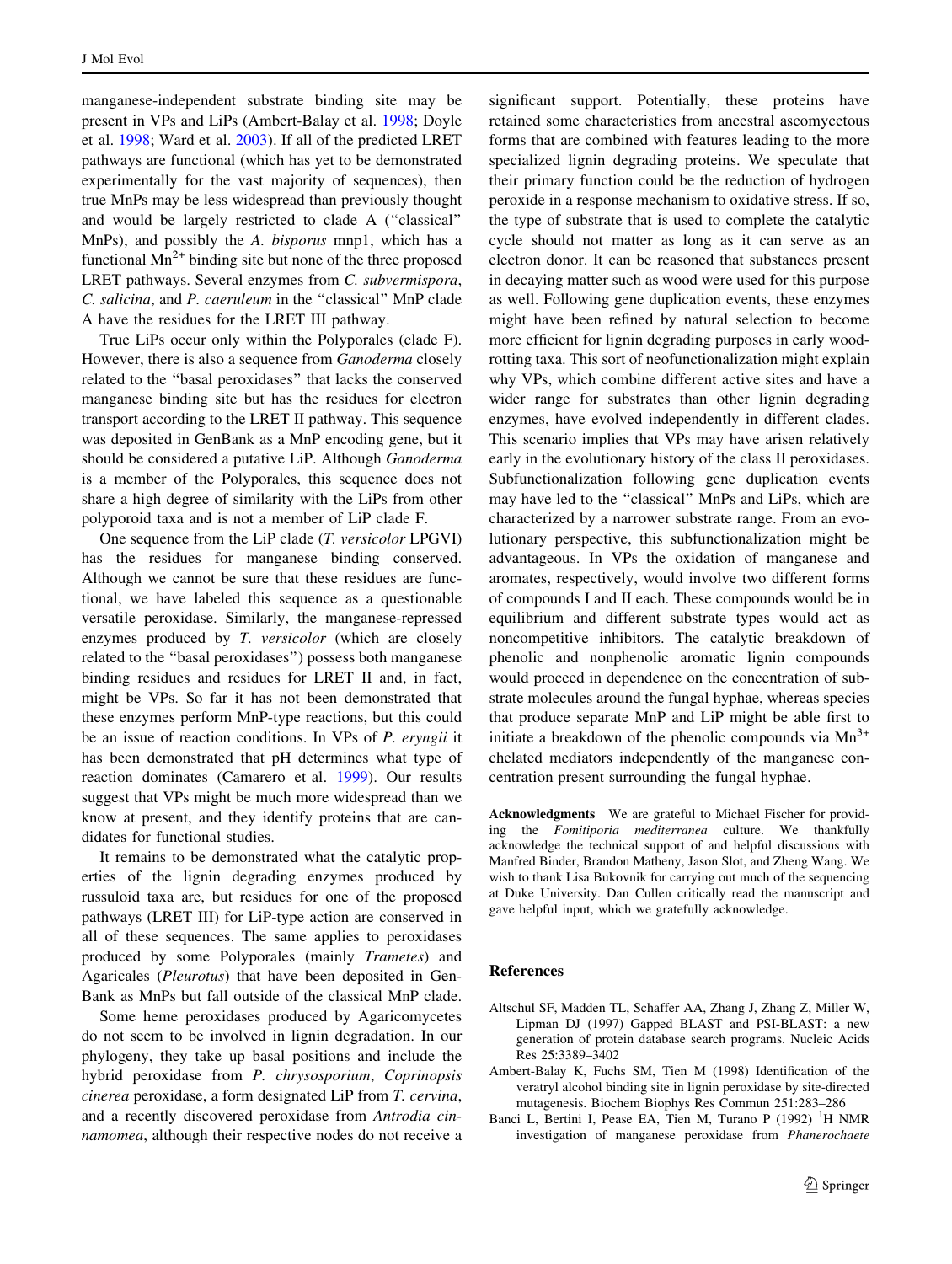<span id="page-13-0"></span>chrysosporium. A comparison with other peroxidases. Biochemistry 31:10009–10017

- Banci L, Camarero S, Martinez AT, Martinez MJ, Perez-Boada M, Pierattelli R, Ruiz-Duenas FJ (2003) NMR study of manganese(II) binding by a new versatile peroxidase from the white-rot fungus Pleurotus eryngii. J Biol Inorg Chem 8:751–760
- Bekker A, Holland HD, Wang PL, Rumble D 3rd, Stein HJ, Hannah JL, Coetzee LL, Beukes NJ (2004) Dating the rise of atmospheric oxygen. Nature 427:117–120
- Binder M, Hibbett DS, Larsson K-H, Larsson E, Langer E, Langer G (2005) The phylogenetic distribution of resupinate forms across the major clades of mushroom-forming fungi (Homobasidiomycetes). Syst Biodivers 3:113–157
- Blodig W, Smith AT, Doyle WA, Piontek K (2001) Crystal structures of pristine and oxidatively processed lignin peroxidase expressed in Escherichia coli and of the W171F variant that eliminates the redox active tryptophan 171. Implications for the reaction mechanism. J Mol Biol 305:851–861
- Camarero S, Sarkar S, Ruiz-Dueñas FJ, Martínez MJ, Martínez AT (1999) Description of a versatile peroxidase involved in the natural degradation of lignin that has both manganese peroxidase and lignin peroxidase substrate interaction sites. J Biol Chem 274:10324–10330
- Camarero S, Ruiz-Dueñas FJ, Sarkar S, Martínez MJ, Martínez AT (2000) The cloning of a new peroxidase found in lignocellulose cultures of Pleurotus eryngii and sequence comparison with other fungal peroxidases. FEMS Microbiol Lett 191:37–43
- Choinowski T, Blodig W, Winterhalter KH, Piontek K (1999) The crystal structure of lignin peroxidase at 1.70 A resolution reveals a hydroxy group on the cbeta of tryptophan 171: a novel radical site formed during the redox cycle. J Mol Biol 286:809–827
- Doyle WA, Blodig W, Veitch NC, Piontek K, Smith AT (1998) Two substrate interaction sites in lignin peroxidase revealed by sitedirected mutagenesis. Biochemistry 37:15097–15105
- Dunford HB (1999) Heme peroxidases. John Wiley & Sons, New York
- Duroux L, Welinder KG (2003) The peroxidase gene family in plants: a phylogenetic overview. J Mol Evol 57:397–407
- Edwards SL, Raag R, Wariishi H, Gold MH, Poulos TL (1993) Crystal structure of lignin peroxidase. Proc Natl Acad Sci USA 90:750–754
- Gilbertson RL (1980) Wood-rotting fungi of North America. Mycologia 72:1–49
- Glenn JK, Morgan MA, Mayfield MB, Kuwahara M, Gold MH (1983) An extracellular H2O2-requiring enzyme preparation involved in lignin biodegradation by the white rot basidiomycete Phanerochaete chrysosporium. Biochem Biophys Res Commun 114:1077–1083
- Heinfling A, Martínez MJ, Martínez AT, Bergbauer M, Szewzyk U (1998) Purification and characterization of peroxidases from the dye-decolorizing fungus Bjerkandera adusta. FEMS Microbiol Lett 165:43–50
- Hibbett DS (2006) A phylogenetic overview of the Agaricomycotina. Mycologia 98:917–925
- Hibbett DS, Donoghue MJ (2001) Analysis of character correlations among wood decay mechanisms, mating systems, and substrate ranges in homobasidiomycetes. Syst Biol 50:215–242
- Hibbett DS, Thorn RG (2001) Basidiomycota: Homobasidiomycetes. In: McLaughlin D, McLaughlin EG, Lemke PA (eds) The Mycota. Springer-Verlag, New York, pp 121–168
- Hibbett DS, Binder M, Bischoff JF, et al (2007) A higher-level phylogenetic classification of the Fungi. Mycol Res 111:509–547
- Hildén K, Martínez AT, Hatakka A, Lundell T (2005) The two manganese peroxidases Pr-MnP2 and Pr-MnP3 of Phlebia radiata, a lignin-degrading basidiomycete, are phylogenetically and structurally divergent. Fungal Genet Biol 42:403–419
- Hofrichter M (2002) Review: lignin conversion by manganese peroxidase (MnP). Enzyme Microb Technol 30:454–466
- Huelsenbeck JP, Ronquist F (2001) MRBAYES: Bayesian inference of phylogenetic trees. Bioinformatics 17:754–755
- Irie T, Honda Y, Ha H-C, Watanabe T, Kuwahara M (2000) Isolation of cDNA and genomic fragments encoding the major manganese peroxidase isozyme from the white rot basidiomycete Pleurotus ostreatus. J Wood Sci 46:230–233
- Johansson T, Nyman PO (1996) A cluster of genes encoding major isozymes of lignin peroxidase and manganese peroxidase from the white-rot fungus Trametes versicolor. Gene 170:31–38
- Johjima T, Itoh N, Kabuto M, Tokimura F, Nakagawa T, Wariishi H, Tanaka H (1999) Direct interaction of lignin and lignin peroxidase from Phanerochaete chrysosporium. Proc Natl Acad Sci USA 96:1989–1994
- Kirk TK, Farrell RL (1987) Enzymatic "combustion": the microbial degradation of lignin. Annu Rev Microbiol 41:465–505
- Kishi K, Kusters-van Someren M, Mayfield MB, Sun J, Loehr TM, Gold MH (1996) Characterization of manganese(II) binding site mutants of manganese peroxidase. Biochemistry 35:8986–8994
- Kuwahara M, Glenn JK, Morgan MA, Gold MH (1984) Separation and characterization of two extracellular  $H_2O_2$ -dependent oxidases from ligninolytic cultures of *Phanerochaete* chrysosporium. FEBS Lett 169:247–250
- Larsson KH, Larsson E, Koljalg U (2004) High phylogenetic diversity among corticioid homobasidiomycetes. Mycol Res 108:983– 1002
- Lewis NG, Razal RA, Yamamoto E (1987) Lignin degradation by peroxidase in organic media: A reassessment. Proc Natl Acad Sci USA 84:7925–7927
- Maddison DR, Maddison WP (2002) MacClade4: analysis of phylogeny and character evolution. Sinauer Associates, Sunderland, MA
- Maijala P, Harrington TC, Raudaskoski M (2003) A peroxidase gene family and gene trees in *Heterobasidion* and related genera. Mycologia 95:209–221
- Martínez AT (2002) Molecular biology and structure-function of lignin-degrading heme peroxidases. Enzyme Microb Technol 30:425–444
- Martinez D, Larrondo LF, Putnam N, Gelpke MD, Huang K, Chapman J, Helfenbein KG, Ramaiya P, Detter JC, Larimer F, Coutinho PM, Henrissat B, Berka R, Cullen D, Rokhsar D (2004) Genome sequence of the lignocellulose degrading fungus Phanerochaete chrysosporium strain RP78. Nat Biotechnol 22:695–700
- Matheny PB, Wang Z, Binder M, et al. (2007) Contributions of rpb2 and *tef1* to the phylogeny of mushrooms and allies (Basidiomycota, Fungi). Mol Phylogenet Evol 43:430–451
- Moreira PR, Duez C, Dehareng D, Antunes A, Almeida-Vara E, Frere JM, Malcata FX, Duarte JC (2005) Molecular characterisation of a versatile peroxidase from a Bjerkandera strain. J Biotechnol 118:339–352
- Nilsson T (1988) Defining fungal decay types—final proposal. IRG/ WP/1355. International Research Group on Wood Preservation, Stockholm, Sweden
- Passardi F, Longet D, Penel C, Dunand C (2004) The class III peroxidase multigenic family in rice and its evolution in land plants. Phytochemistry 65:1879–1893
- Paszczynski A, Huynh V-B, Crawford R (1985) Enzymatic activities of an extracellular, manganese-dependent peroxidase from Phanerochaete chrysosporium. Arch Biochem Biophys 242:329–341
- Pérez-Boada M, Ruiz-Dueñas FJ, Pogni R, Basosi R, Choinowski T, Martínez MJ, Piontek K, Martínez AT (2005) Versatile peroxidase oxidation of high redox potential aromatic compounds: site-directed mutagenesis, spectroscopic and crystallographic